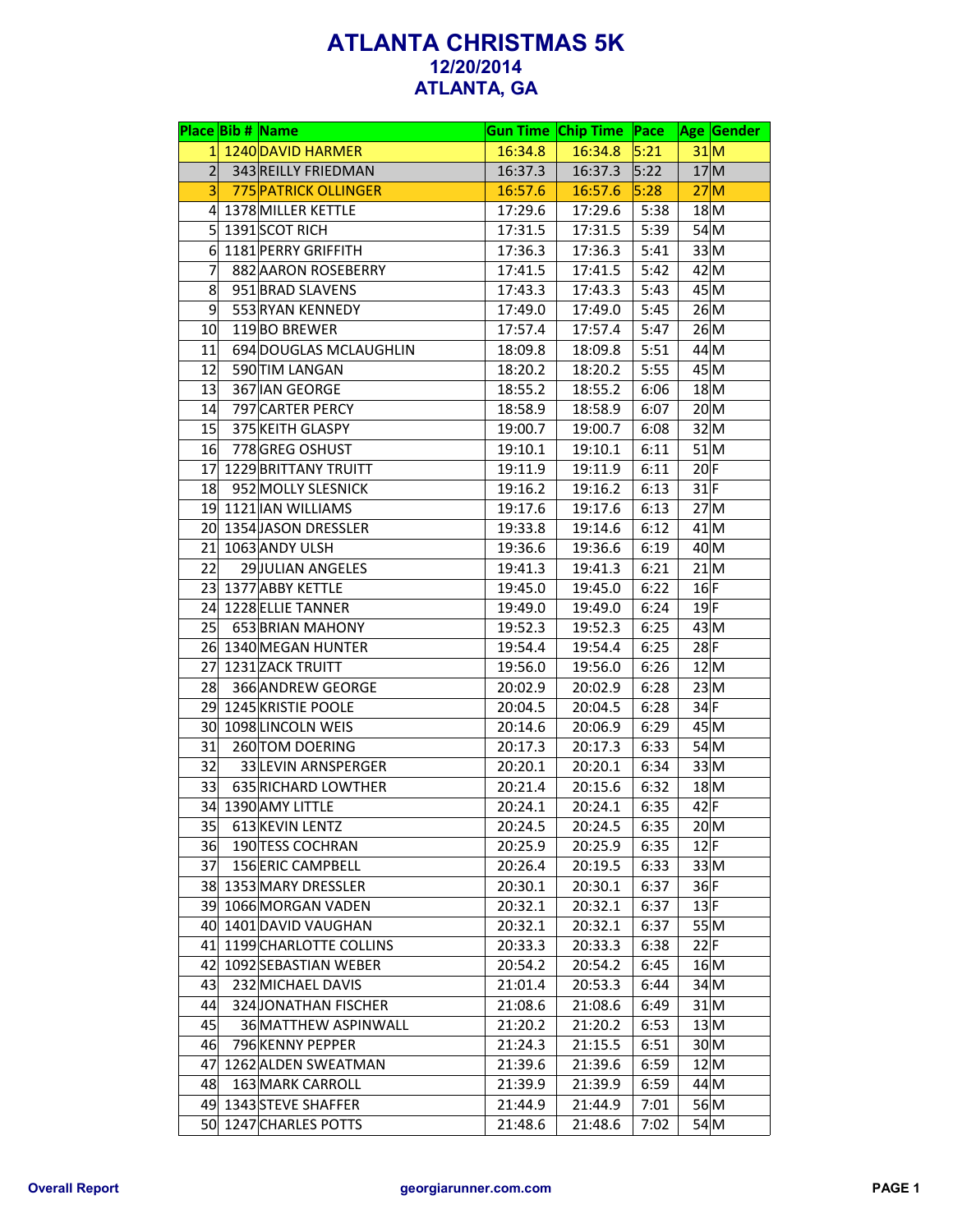| 51              | 335 MARGARITA FRANCO      | 21:51.0 | 21:51.0 | 7:03 | $34$ F |
|-----------------|---------------------------|---------|---------|------|--------|
| 52              | 745 GREG MULLINS          | 22:09.1 | 22:09.1 | 7:09 | 26 M   |
| 53              | 199 COURTNEY CONROY       | 22:10.9 | 20:51.4 | 6:44 | $30$ F |
| 54              | 799 CRYSTAL PERKINS       | 22:12.4 | 22:04.8 | 7:07 | $30$ F |
| 55              | 368 LAURA GEORGE          | 22:16.8 | 22:16.8 | 7:11 | 20 F   |
|                 | 56 1273 KELLY DWYER       | 22:23.2 | 22:11.7 | 7:09 | 49 F   |
| 57              | 215 STEVEN CUMMINGS       | 22:27.8 | 22:16.6 | 7:11 | 36 M   |
| 58              | 1036 TJ THOMASSON         | 22:36.5 | 22:29.6 | 7:15 | $38$ M |
| 59              | 394 STEVE GREGG           | 22:38.6 | 22:38.6 | 7:18 | 39 M   |
| 60              | 519 STEPHANIE JACOB       | 22:42.4 | 21:17.5 | 6:52 | 36 F   |
| 61              | 468 BRAD HEPPNER          | 22:43.3 | 22:43.3 | 7:20 | 43 M   |
| 62              | 469 CLARA HEPPNER         | 22:43.9 | 22:43.9 | 7:20 | 10 F   |
| 63              | 992 ANDREW STARGEL        | 22:48.6 | 22:33.1 | 7:16 | 26 M   |
| 64              | 372 KELLY GILFILLAN       | 22:51.0 | 22:44.6 | 7:20 | $40$ F |
| 65              | 630 KEITH LOUIE           | 22:51.5 | 20:21.3 | 6:34 | 35 M   |
|                 | 66 1232 ARIEL URBAN       | 22:54.0 | 22:46.4 | 7:21 | 24 F   |
| 67              | 132 TIM JOHNSTON          | 22:56.1 | 22:33.7 | 7:16 | 44 M   |
| 68              | 399 WHITNEY GRIGGS        | 23:01.3 | 22:29.2 | 7:15 | $29$ F |
| 69              | 881 JAKE ROONEY           | 23:03.5 | 21:36.5 | 6:58 | 23 M   |
|                 | 70 1044 THOMAS TIDWELL    | 23:07.9 | 22:14.1 | 7:10 | $34$ M |
| 71              | 1386 WILL EVANS           | 23:07.9 | 22:57.9 | 7:24 | 13 M   |
|                 | 72 1048 MATT TONER        | 23:09.9 | 23:02.2 | 7:26 | 30 M   |
| 73              | 234 MIKE DA-VON-ZO        | 23:13.2 | 22:56.9 | 7:24 | 51 M   |
| 74              | 1233 NOELLE WELCH         | 23:13.4 | 23:13.4 | 7:29 | $20$ F |
| 75              | 65 THOMAS BELL            | 23:17.2 | 22:57.3 | 7:24 | 44 M   |
|                 | 76 1019 WHITNEY SWEET     | 23:18.3 | 23:18.3 | 7:31 | 22 F   |
| 77              | 470 HEIDI HEPPNER         | 23:19.0 | 23:19.0 | 7:31 | 8 F    |
| 78              | 148 FRANK BUTTERFIELD     | 23:21.1 | 22:58.6 | 7:25 | 58 M   |
| 79              | 483 MICHAEL HODGES        | 23:25.3 | 23:25.3 | 7:33 | $31$ M |
| 80              | 540 WILL JONES            | 23:27.9 | 23:22.1 | 7:32 | $61$ M |
| 81              | 312 MICHAEL FERRARA       | 23:31.1 | 23:20.2 | 7:32 | $41$ M |
| 82              | 1315 LARRY MAYSE          | 23:31.1 | 23:31.1 | 7:35 | 66M    |
|                 | 83 1131 ANDREW WILSON     | 23:31.2 | 23:20.5 | 7:32 | $41$ M |
| 84              | 740 JOSHUA MORRIS         | 23:31.6 | 23:25.1 | 7:33 | 28 M   |
|                 | 85 1097 SIERRA WEHRENBERG | 23:31.7 | 23:31.7 | 7:35 | $12$ F |
|                 | 86 1357 ZACH STOLLER      | 23:33.1 | 23:16.6 | 7:30 | 29 M   |
|                 | 87 1226 MARTIN SPALDING   | 23:38.1 | 23:29.2 | 7:35 | 42 M   |
|                 | 88 1260 MICHAEL STEWART   | 23:42.0 | 23:42.0 | 7:39 | 33 M   |
| 89              | 237 GEERT DE VRIES        | 23:42.7 | 23:42.7 | 7:39 | 60 M   |
| 90 <sub>0</sub> | 534 BLAKE JONES           | 23:48.6 | 23:22.6 | 7:32 | 30 M   |
| 91              | 520 SARA JAMIESON         | 23:49.8 | 23:49.8 | 7:41 | $31$ F |
|                 | 92 1234 PATRICK ALLITT    | 23:51.3 | 23:41.8 | 7:38 | 58M    |
| 93              | 704 JASON MESSINA         | 23:53.0 | 23:53.0 | 7:42 | 35 M   |
| 94              | 589 LUKE LANGAN           | 23:53.4 | 23:46.2 | 7:40 | 39 M   |
|                 | 95 1120 HANNAH WILLIAMS   | 23:54.9 | 23:48.2 | 7:41 | $22$ F |
| 96              | 211 SHENOA CREER          | 23:55.8 | 23:55.8 | 7:43 | $39$ F |
| 97              | 1202 KAREN EASTBURN       | 23:57.1 | 23:43.4 | 7:39 | $40$ F |
| 98              | 64 ELLIOTT BELL           | 23:59.6 | 23:39.3 | 7:38 | 48 M   |
| 99              | 471 JAKE HERSKO           | 24:00.9 | 23:32.0 | 7:35 | 30 M   |
| 100             | 147 PETER BUSSCHER        | 24:02.9 | 23:23.4 | 7:33 | 33 M   |
| 101             | 500 JOHN HULL             | 24:06.6 | 24:06.6 | 7:46 | 46 M   |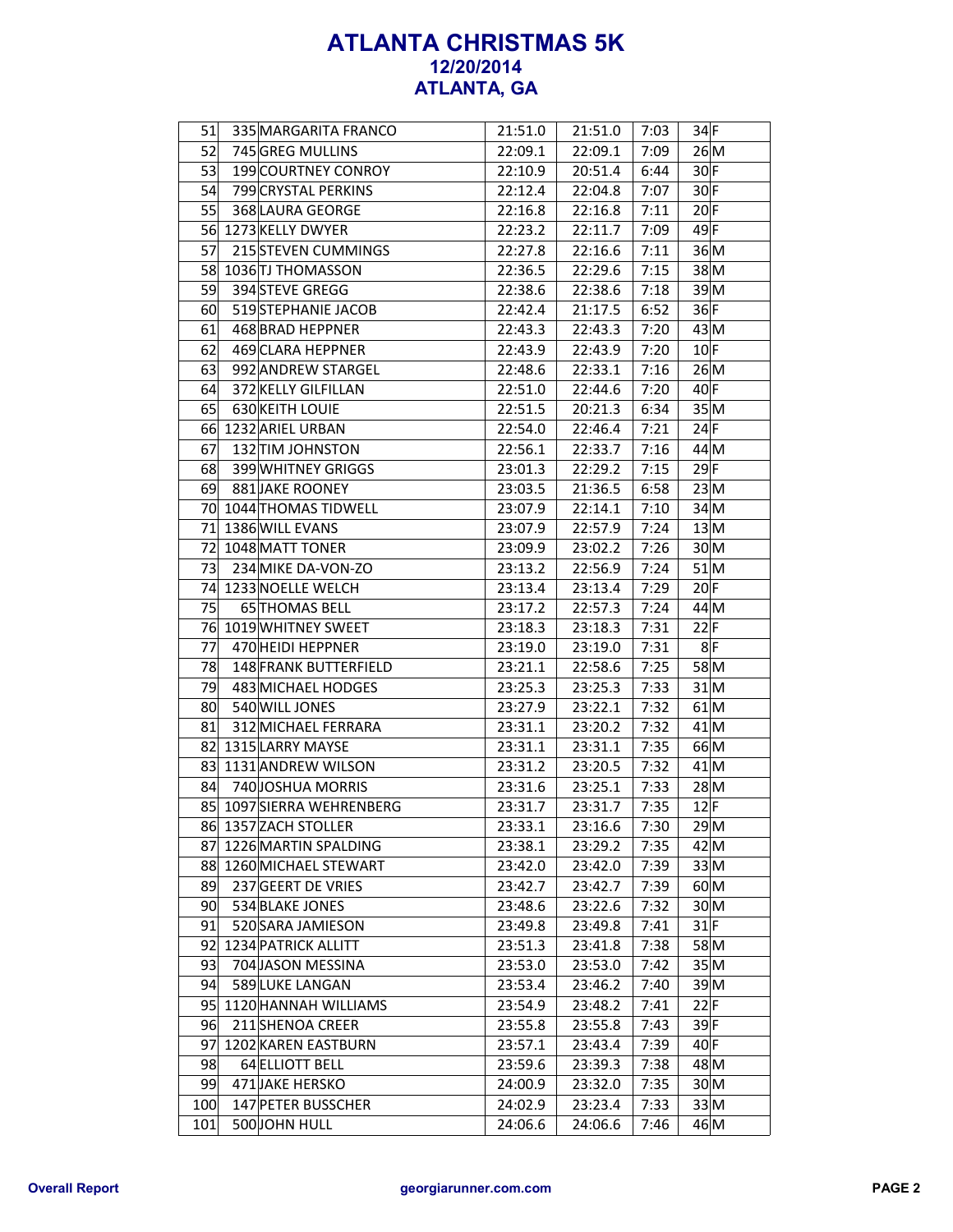|     | 102 1263 RUSSELL SYKES     | 24:09.1 | 23:52.2 | 7:42 | 44 M     |
|-----|----------------------------|---------|---------|------|----------|
|     | 103 1125 LUXI WILLIAMS     | 24:14.1 | 24:01.4 | 7:45 | $27$ F   |
|     | 104 1329 KRISTEN SHELL     | 24:14.7 | 24:00.3 | 7:45 | $30$ F   |
| 105 | 826 DAVID PURCELL          | 24:16.0 | 24:00.3 | 7:45 | 53 M     |
| 106 | 241 SOPHIA DELUCA          | 24:20.4 | 24:04.2 | 7:46 | 13 F     |
|     | 107 1367 JEFF ROETGER      | 24:26.4 | 23:42.1 | 7:39 | $51$ M   |
| 108 | 45 TERRY BANKER            | 24:27.4 | 24:27.4 | 7:53 | 49 M     |
| 109 | 329 KATHARINE FOLLIN       | 24:27.5 | 24:15.8 | 7:49 | 24 F     |
| 110 | 1257 GARRETT SOUTHWELL     | 24:29.8 | 24:23.8 | 7:52 | $51$ $M$ |
| 111 | 1366 THOMAS SMITH          | 24:39.7 | 24:20.8 | 7:51 | 40M      |
| 112 | 68 LINDSAY BENDECK         | 24:44.0 | 24:03.4 | 7:45 | 35 F     |
| 113 | 855 BRAD RESPESS           | 24:45.0 | 24:18.1 | 7:50 | 36 M     |
| 114 | 616 MICHAEL LEWIS          | 24:46.5 | 23:57.2 | 7:44 | 43 M     |
| 115 | 1355 EARL FAGAN            | 24:46.7 | 24:26.7 | 7:53 | 43 M     |
| 116 | 67 BRAD BENDECK            | 24:47.6 | 24:06.5 | 7:46 | 37 M     |
| 117 | 306 SVENJA FABIAN          | 25:03.0 | 24:43.1 | 7:58 | 35 F     |
|     | 118 1071 DEBORAH VARGAS    | 25:04.5 | 24:55.0 | 8:02 | $38$ F   |
| 119 | 235 ALEESA DE CASTRO       | 25:10.9 | 25:10.9 | 8:07 | 13 F     |
| 120 | 655 GARRETT MALLON         | 25:11.2 | 24:32.7 | 7:55 | 15 M     |
| 121 | 236 CHRIS DE CASTRO        | 25:11.6 | 25:00.7 | 8:04 | $47$ M   |
| 122 | 240 NICK DELUCA            | 25:13.5 | 24:58.0 | 8:03 | 44 M     |
| 123 | 840 COLIN REED             | 25:14.1 | 25:14.1 | 8:08 | 26 M     |
| 124 | 788 BENJAMIN PATRICK       | 25:15.4 | 25:02.5 | 8:05 | 23 M     |
| 125 | 97 JASON BOGGUS            | 25:18.0 | 25:09.3 | 8:07 | $31$ $M$ |
|     | 126 1152 MARIANNE YEE      | 25:21.4 | 25:05.9 | 8:05 | $37$ F   |
| 127 | 1164 WILLIAM BILL ZAVATKAY | 25:22.5 | 24:15.9 | 7:49 | $51$ M   |
| 128 | 1347 ANDREW BRANDES        | 25:23.2 | 24:30.8 | 7:54 | 24 M     |
| 129 | 664 BRIAN STEVE MARTIN     | 25:23.9 | 24:57.8 | 8:03 | 39 M     |
| 130 | 997 ANDREW STEVENS         | 25:24.5 | 24:59.7 | 8:04 | 12 M     |
| 131 | 120 CAROLINE BREWER        | 25:25.2 | 24:14.5 | 7:49 | 23 F     |
| 132 | 356 KIMBERLY GARNER        | 25:27.4 | 24:14.8 | 7:49 | 28 F     |
| 133 | 709 JODI MIKRONIS          | 25:32.0 | 25:32.0 | 8:14 | 45 F     |
|     | 134 1319 ANGELIN MILLER    | 25:34.3 | 25:12.3 | 8:08 | $30$ F   |
| 135 | 310 BRITTANY FENNING       | 25:34.5 | 25:28.0 | 8:13 | $42$ F   |
| 136 | 116 LEANDRA BRANCH         | 25:35.9 | 25:03.0 | 8:05 | $24$ F   |
| 137 | 197 ZODE COMPTON           | 25:37.5 | 25:37.5 | 8:16 | 13 M     |
| 138 | 552 DAVID KENNEDY          | 25:37.8 | 25:11.5 | 8:07 | 57M      |
| 139 | 1348 ALEXA JOHNSON         | 25:40.6 | 25:17.6 | 8:09 | 39F      |
| 140 | 575 LILY KOSTKA            | 25:41.2 | 25:19.6 | 8:10 | 12 F     |
| 141 | 808 ALEX PICKETT           | 25:42.7 | 25:42.7 | 8:17 | 12 M     |
| 142 | 406 BILL GUENTHNER         | 25:44.7 | 25:24.5 | 8:12 | 49 M     |
| 143 | 573JOEL KOSTKA             | 25:46.5 | 25:24.9 | 8:12 | 51 M     |
| 144 | 94 CHRISTOPHER BLY         | 25:50.0 | 25:03.3 | 8:05 | 37M      |
| 145 | 510 SAMANTHA IAMURRI       | 25:52.4 | 25:10.6 | 8:07 | $24$ F   |
| 146 | 993 CHRISTOPHER STATEN     | 25:55.6 | 25:47.7 | 8:19 | 31 M     |
| 147 | 269 CHRISTOPHER DUDLEY     | 25:56.8 | 24:49.5 | 8:00 | 28 M     |
| 148 | 684 JENNIFER MCDANIEL      | 25:56.9 | 25:28.2 | 8:13 | 21 F     |
| 149 | 1387 CAITI BRAY            | 25:56.9 | 25:46.8 | 8:19 | 29 F     |
| 150 | 484 GEOFF HODGSON          | 25:58.1 | 25:32.4 | 8:14 | 42 M     |
| 151 | 1137 SARAH WOLF            | 25:59.6 | 24:52.7 | 8:01 | $30$ F   |
| 152 | 862 AUSTIN RINGWELSKI      | 26:04.1 | 25:39.4 | 8:16 | 20 M     |
|     |                            |         |         |      |          |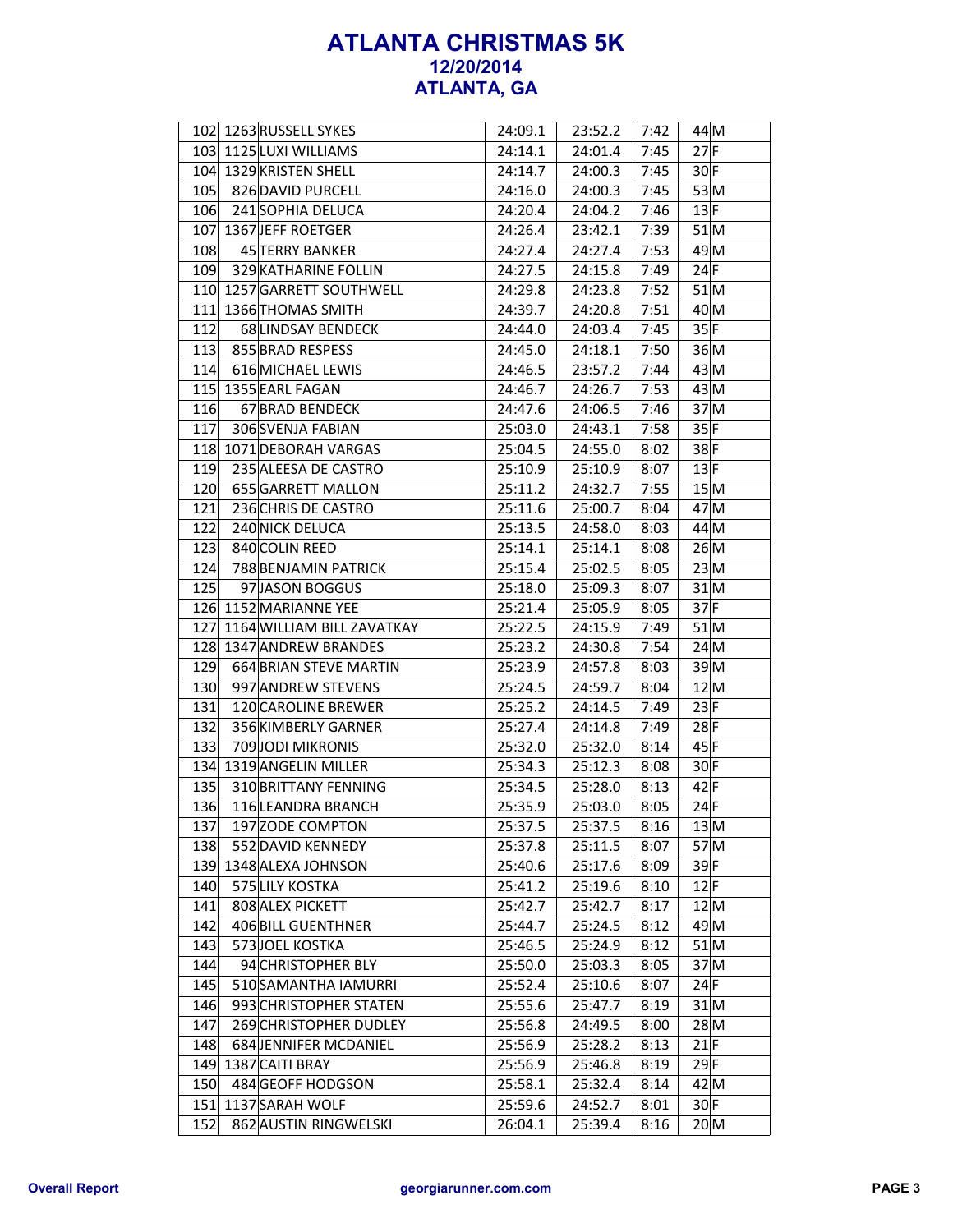| 153 | 238 JACQUELYN DEAN        | 26:04.7 | 24:50.3 | 8:01 | 25 F   |
|-----|---------------------------|---------|---------|------|--------|
| 154 | 995 SAM STEINMETZ         | 26:05.1 | 24:59.5 | 8:04 | 16 M   |
|     | 155 1026 CAMILLE TERCILLA | 26:05.8 | 25:05.5 | 8:05 | $21$ F |
| 156 | 219 JULIA DA SILVA        | 26:06.5 | 25:49.0 | 8:20 | $29$ F |
|     | 157 1018 BARBARA SWEET    | 26:07.2 | 25:57.0 | 8:22 | 48F    |
|     | 158 1068 CHAD VAN GORDEN  | 26:10.8 | 25:39.1 | 8:16 | 39 M   |
|     | 159 1223 ANDREW RIDGWAY   | 26:12.2 | 25:50.8 | 8:20 | 20 M   |
| 160 | 1331 MELISSA BALDWIN      | 26:13.3 | 26:01.8 | 8:24 | 43 F   |
| 161 | 904 HEATHER SANTOS        | 26:14.8 | 25:28.9 | 8:13 | 40 F   |
| 162 | 352 WADE GALLAGHER        | 26:19.6 | 25:01.8 | 8:04 | 38 M   |
|     | 163 1361 GAIL BLUMBERG    | 26:20.8 | 25:46.8 | 8:19 | 56 F   |
|     | 164 1314 LINDA MAYSE      | 26:23.8 | 26:23.8 | 8:31 | $64$ F |
| 165 | 833 ANDREW RAHMBERG       | 26:25.8 | 26:07.4 | 8:25 | 29 M   |
|     | 166 1328 PAIGE CARVER     | 26:26.2 | 26:12.2 | 8:27 | 21 F   |
| 167 | 717 MOLLY MINNEAR         | 26:28.5 | 26:22.4 | 8:30 | $52$ F |
| 168 | 1169 GEORGE ZIRKEL        | 26:29.9 | 26:05.8 | 8:25 | $44$ M |
|     | 169 1221 MARK PFEIFFER    | 26:34.3 | 26:25.2 | 8:31 | 50 M   |
|     | 170 1200 MICHELLE DILLARD | 26:34.4 | 26:25.4 | 8:31 | 43 F   |
|     | 171 1376 JAMES ATTWOOD    | 26:35.9 | 25:09.4 | 8:07 | $40$ M |
|     | 172 1015 REBECCA SWANN    | 26:36.8 | 25:36.6 | 8:15 | $42$ F |
| 173 | 461 RON HECHT             | 26:41.4 | 26:32.8 | 8:34 | 27M    |
|     | 174 1109 MELISSA WHITE    | 26:43.9 | 26:35.8 | 8:35 | 55 F   |
| 175 | 1069 SHELBY VAN PELT      | 26:45.3 | 26:45.3 | 8:38 | 34F    |
| 176 | 253 MIGUEL DIAZ           | 26:45.5 | 26:32.4 | 8:34 | 53 M   |
| 177 | 1238 LANTA DODSON         | 26:47.0 | 26:40.0 | 8:36 | $52$ F |
| 178 | 731 MARK MONROE           | 26:50.2 | 26:43.4 | 8:37 | 45 M   |
| 179 | 50 COLLIN BARFIELD        | 26:50.8 | 26:13.8 | 8:27 | 26 M   |
|     | 180 1091 MICHAEL WEBER    | 26:52.1 | 26:52.1 | 8:40 | 47 M   |
| 181 | 207 KELLY COSTNER         | 26:52.5 | 26:52.5 | 8:40 | 45 F   |
| 182 | 1009 STARR STRICKLAND     | 26:53.0 | 26:07.6 | 8:25 | 33 F   |
| 183 | 1230 GREG TRUITT          | 26:53.7 | 26:36.6 | 8:35 | 44 M   |
| 184 | 404 SHELLY GU             | 26:54.3 | 26:54.3 | 8:41 | 25 F   |
| 185 | 451 CHASE HAWKINS         | 26:55.0 | 25:42.3 | 8:17 | 25 M   |
|     | 186 1344 ERIK MOORE       | 26:55.7 | 26:07.1 | 8:25 | 47 M   |
| 187 | 843 MARK REED             | 26:55.9 | 26:50.2 | 8:39 | 54 M   |
|     | 188 1078 ASHER WAGNON     | 26:56.1 | 26:21.2 | 8:30 | 13 M   |
|     | 189 1339 BROOKS HOOPER    | 26:56.4 | 26:56.4 | 8:41 | 10 M   |
| 190 | 842 KEVIN REED            | 26:56.4 | 26:56.4 | 8:41 | 24 M   |
|     | 191 1096 ELSA WEHRENBERG  | 26:57.1 | 26:50.1 | 8:39 | 42 F   |
| 192 | 1338 CHRISTY HOOPER       | 26:57.1 | 26:57.1 | 8:42 | 46F    |
|     | 193 1284 JESSICA DENEEN   | 26:58.7 | 25:27.9 | 8:13 | 24 F   |
|     | 194 1276 TIM GRANTHAM     | 26:58.8 | 25:29.7 | 8:13 | 52 M   |
| 195 | 1187 STACY MCQUAIDE       | 26:59.5 | 26:59.5 | 8:42 | $47$ F |
| 196 | 703 LAURA MERBACK         | 26:59.8 | 26:51.7 | 8:40 | $44$ F |
| 197 | 668 KATIE MATHIS          | 27:00.7 | 26:48.9 | 8:39 | $28$ F |
| 198 | 868 LIZ ROBERTS           | 27:01.3 | 26:44.8 | 8:37 | $29$ F |
| 199 | 1118 DAVID WILLIAMS       | 27:01.3 | 26:54.6 | 8:41 | 55 M   |
| 200 | 712 F KEENE MILLER        | 27:01.9 | 26:54.6 | 8:41 | 53 M   |
| 201 | 736 MICHELLE MOREA        | 27:05.4 | 26:41.3 | 8:36 | 46 F   |
| 202 | 579 DANIELLE KOZIK        | 27:06.0 | 26:09.2 | 8:26 | $41$ F |
| 203 | 580 TIMOTHY KOZIK         | 27:06.5 | 26:08.6 | 8:26 | 35 M   |
|     |                           |         |         |      |        |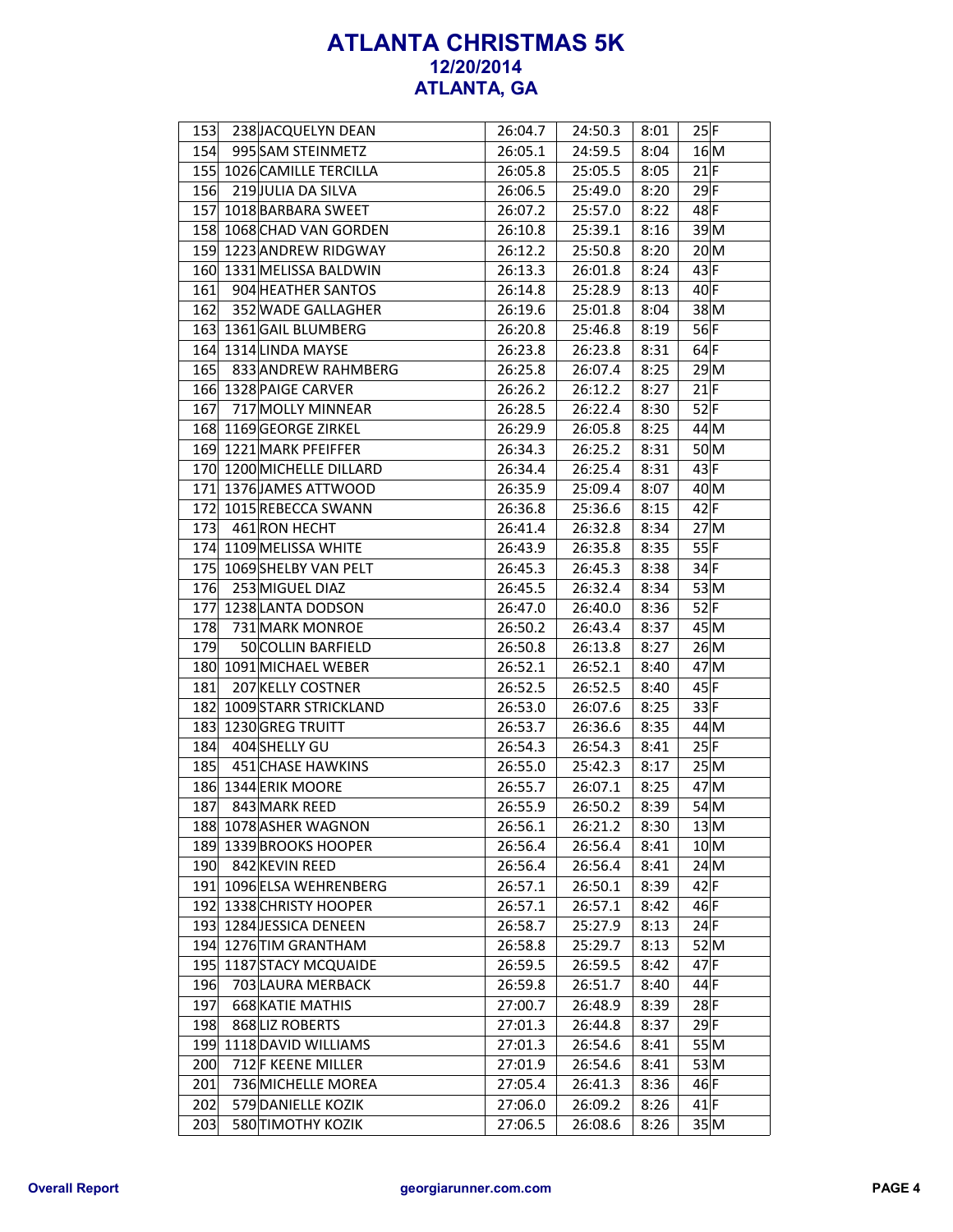| 204 | 416 GREGORY GUY           | 27:07.2 | 26:45.6 | 8:38 | 47 M            |
|-----|---------------------------|---------|---------|------|-----------------|
| 205 | 544 ALYSHA KAMBEYANDA     | 27:11.1 | 26:34.1 | 8:34 | 25 F            |
| 206 | 798 MELANIE PEREIRA       | 27:11.3 | 26:34.9 | 8:34 | 23 F            |
| 207 | 440 AARON HARRIS          | 27:14.1 | 26:33.7 | 8:34 | 33 M            |
| 208 | 985 JIM SPERNYAK          | 27:14.4 | 26:51.1 | 8:40 | 48 M            |
| 209 | 975 ARIK SOLOMON          | 27:15.0 | 26:01.7 | 8:24 | 35 M            |
| 210 | 398 BRANDON GRIGGS        | 27:19.5 | 26:46.5 | 8:38 | 30 M            |
| 211 | 212 MATT CROWDER          | 27:22.0 | 26:43.3 | 8:37 | 40 M            |
| 212 | 981 CHARLOTTE SPEARS      | 27:24.1 | 26:36.2 | 8:35 | 13 F            |
| 213 | 307 JORGE FABREGAS        | 27:26.0 | 25:34.5 | 8:15 | 40 M            |
| 214 | 1381 LAUREN BERRY         | 27:27.1 | 27:18.5 | 8:48 | 32F             |
| 215 | 982 DUNCAN SPEARS         | 27:27.3 | 26:38.7 | 8:35 | 43 M            |
|     | 216 1372 CAITLIN HAYES    | 27:27.9 | 26:59.4 | 8:42 | 26 F            |
| 217 | 892 SUSAN RUSCHE          | 27:28.0 | 27:19.2 | 8:49 | 44 F            |
| 218 | 905 STEVEN SANTOS         | 27:30.2 | 26:43.5 | 8:37 | $41$ M          |
| 219 | 604 CHRIS NALL            | 27:33.4 | 25:55.1 | 8:22 | 35 M            |
|     | 220 1064 MEGAN UNGER      | 27:34.1 | 27:34.1 | 8:54 | 40 F            |
| 221 | 379 NATALIE GLENN         | 27:34.4 | 27:14.8 | 8:47 | $40$ F          |
| 222 | 458 SHEILA HAYNES         | 27:34.6 | 27:15.0 | 8:47 | $42$ F          |
| 223 | 298 NIKKI ESTES           | 27:36.8 | 27:36.8 | 8:54 | $40$ F          |
| 224 | 835 SUZANNE RAPP          | 27:37.0 | 27:37.0 | 8:55 | 46 F            |
| 225 | 342 BRION FRIEDMAN        | 27:37.6 | 27:14.9 | 8:47 | 56 <sub>M</sub> |
| 226 | 961 JEREMIAH SMITH        | 27:38.7 | 27:12.1 | 8:46 | 48 M            |
| 227 | 950 DAWN SIZEMORE         | 27:39.3 | 26:17.9 | 8:29 | 46 F            |
| 228 | 502 PAULA HUMPHREY        | 27:40.5 | 27:05.6 | 8:44 | 24 F            |
| 229 | 1249 JACK REED            | 27:43.7 | 27:32.9 | 8:53 | $30$ M          |
| 230 | 1055 ROBERT TRIM          | 27:44.4 | 26:49.3 | 8:39 | 46 M            |
| 231 | 919 JENNIFER SECHLER      | 27:45.5 | 27:45.5 | 8:57 | 38F             |
| 232 | 383 SANDY GOMO            | 27:48.6 | 25:52.5 | 8:21 | $50$ F          |
| 233 | 871 BRYAN ROBINSON        | 27:50.8 | 27:23.2 | 8:50 | 39 M            |
| 234 | 940 ALEX SILVIA           | 27:51.3 | 27:51.3 | 8:59 | 13 M            |
| 235 | 571 JASON KORZAN          | 27:53.9 | 26:55.7 | 8:41 | 38M             |
| 236 | 80 KERI BERRY             | 27:55.6 | 26:50.7 | 8:39 | $47$ F          |
| 237 | 969 CRAIG SNELGROVE       | 27:55.7 | 27:55.7 | 9:00 | 52 M            |
| 238 | 547 STACY KEADEY          | 27:57.2 | 27:30.1 | 8:52 | 44 F            |
| 239 | 424 BRIAN HALTER          | 27:59.8 | 27:37.9 | 8:55 | 48 M            |
| 240 | 86 MEGAN BIELEMA          | 28:01.7 | 27:37.2 | 8:55 | 38F             |
| 241 | 155 BRENT CAMPBELL        | 28:03.3 | 26:47.6 | 8:38 | 37M             |
| 242 | 436 RICHARD HARDEMAN      | 28:03.5 | 26:47.4 | 8:38 | 31 M            |
| 243 | 1236 TREY BROWDER         | 28:05.1 | 26:15.6 | 8:28 | 44 M            |
| 244 | 758 SUZANNE NICKERSON     | 28:07.1 | 25:55.2 | 8:22 | $28$ F          |
| 245 | 1255 GARETT RYFA          | 28:07.3 | 27:49.2 | 8:58 | 41 M            |
| 246 | 757 CHARLES NICKERSON     | 28:07.8 | 25:56.2 | 8:22 | 49M             |
| 247 | 249 ASHLEY DIAMOND        | 28:11.0 | 27:04.6 | 8:44 | $31$ F          |
| 248 | 250 BO DIAMOND            | 28:11.8 | 27:05.0 | 8:44 | 30 M            |
| 249 | 48 ALLISON BARFIELD       | 28:11.9 | 27:34.1 | 8:54 | 26 F            |
| 250 | 695 CHRISTOPHER MCMANUS   | 28:12.7 | 27:35.7 | 8:54 | 26 M            |
| 251 | 296 MELISSA ERTLER        | 28:13.9 | 27:40.0 | 8:55 | 43 F            |
| 252 | 891 MATT RUBERTUS         | 28:14.6 | 27:42.7 | 8:56 | 26 M            |
| 253 | 1112 SEONAID WHITEFIELD   | 28:15.3 | 28:15.3 | 9:07 | $50$ F          |
|     | 254 1167 YENLIK ZHETEYEVA | 28:18.6 | 28:08.0 | 9:05 | 39F             |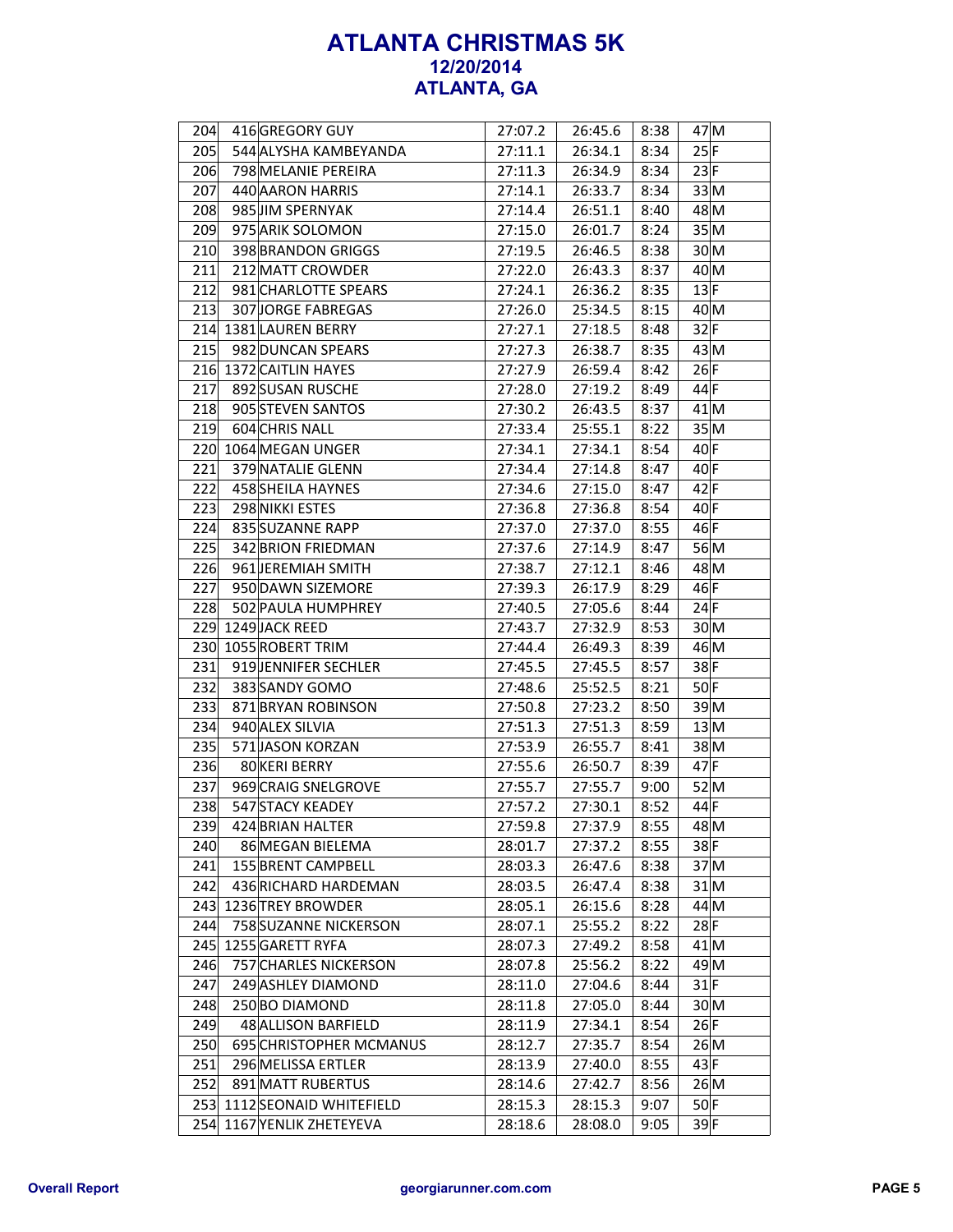|     | 255 1047 MARTI TONER       | 28:22.3 | 27:13.8 | 8:47 | $30$ F          |
|-----|----------------------------|---------|---------|------|-----------------|
|     | 256 1332 SHAWN BALDWIN     | 28:22.4 | 28:09.5 | 9:05 | 43 M            |
| 257 | 541 JOHN JORDAK            | 28:25.1 | 27:32.8 | 8:53 | $47$ M          |
| 258 | 887 JANELL ROUTH           | 28:28.7 | 28:07.4 | 9:04 | 45 F            |
| 259 | 611 SANDY LEGATH           | 28:31.9 | 28:31.9 | 9:12 | 55 F            |
| 260 | <b>7 HANNAH ACKERMAN</b>   | 28:33.9 | 28:23.2 | 9:09 | 9 F             |
| 261 | 612 CINDY LENTZ            | 28:34.9 | 28:25.0 | 9:10 | $58$ F          |
| 262 | <b>6CRAIG ACKERMAN</b>     | 28:42.7 | 28:31.8 | 9:12 | $41$ M          |
| 263 | 355JJODAN GARCIA           | 28:43.4 | 28:18.9 | 9:08 | 42 M            |
| 264 | 516JOSEPH IVEY             | 28:43.8 | 28:31.6 | 9:12 | 25M             |
| 265 | 592 SARAH LARSON           | 28:45.0 | 28:32.8 | 9:12 | 25 F            |
| 266 | 863 TODD RINGWELSKI        | 28:48.4 | 28:24.4 | 9:10 | 50 M            |
| 267 | 921 CHRIS SELSTAD          | 28:49.9 | 27:51.4 | 8:59 | 27M             |
| 268 | 557 RACHEL KIM             | 28:51.8 | 28:29.8 | 9:11 | 32 F            |
| 269 | 1163 DANA ZAVATKAY         | 28:56.0 | 28:01.3 | 9:02 | $40$ F          |
| 270 | 1351 KIRSTEN LAWHON        | 28:57.4 | 28:50.5 | 9:18 | 40 F            |
| 271 | 417 JAMES HADFIELD         | 28:58.4 | 28:34.6 | 9:13 | 35 M            |
| 272 | 420 PAMELA HAIGHT          | 28:59.8 | 28:41.2 | 9:15 | $28$ F          |
| 273 | 739 DAVID MORRIS           | 29:00.8 | 26:36.8 | 8:35 | 58M             |
| 274 | 800 DENNIS PERKINS         | 29:00.9 | 28:52.9 | 9:19 | 55M             |
|     | 275 1147 MYCHAL WOOLDRIDGE | 29:05.4 | 27:09.2 | 8:45 | 35 M            |
| 276 | 1117 CAROLYN WILLIAMS      | 29:05.5 | 28:41.8 | 9:15 | $50$ F          |
| 277 | 667 JENNIFER MASON         | 29:06.6 | 28:41.8 | 9:15 | 39F             |
| 278 | 760 ROBERT NONEMAKER       | 29:08.1 | 27:43.4 | 8:56 | 25 M            |
| 279 | 687 KATHERINE MCGLAMRY     | 29:08.4 | 27:43.3 | 8:56 | 26 F            |
| 280 | 18 SARA ALLEGRA            | 29:09.6 | 28:17.8 | 9:07 | $34$ F          |
| 281 | 15 MATT ALEXY              | 29:14.8 | 28:40.6 | 9:15 | 25 M            |
| 282 | 974 GENE SNOW              | 29:15.9 | 29:01.2 | 9:22 | 44 M            |
| 283 | 973 ALLISON SNOW           | 29:16.0 | 29:01.0 | 9:22 | $28$ F          |
|     | 284 1008 ANDREW STRICKLAND | 29:16.2 | 28:29.7 | 9:11 | 34 M            |
| 285 | 1402 JANE WATTS            | 29:19.2 | 29:19.2 | 9:27 | 9 F             |
| 286 | 983 ELLIE SPEARS           | 29:20.8 | 28:31.4 | 9:12 | 10 F            |
| 287 | 305 SONJA FABIAN           | 29:28.4 | 29:08.2 | 9:24 | 38F             |
|     | 288 1374 BILL AINSLIE      | 29:32.7 | 28:30.5 | 9:12 | 57 <sub>M</sub> |
|     | 289 1061 MARGARET TWOMEY   | 29:34.2 | 28:38.3 | 9:14 | 25 F            |
|     |                            |         |         |      |                 |
| 290 | 252 FRANCISCO DIAZ         | 29:35.6 | 29:35.6 | 9:33 | 69 M            |
| 291 | 587 CRAIG KWOLEK           | 29:35.8 | 28:24.0 | 9:10 | 38 M            |
| 292 | 609 MATTHEW LEESE          | 29:35.9 | 28:24.0 | 9:10 | 35 M            |
| 293 | 87 CLAUDIA BILOTTO         | 29:36.4 | 29:06.3 | 9:23 | 39F             |
| 294 | 607 RAIVON LEE             | 29:37.0 | 28:31.1 | 9:12 | $29$ F          |
| 295 | 1360 JUSTIN DAILEY         | 29:37.2 | 28:15.0 | 9:07 | 99 M            |
| 296 | 186 KALEE COAKLEY          | 29:38.9 | 29:08.8 | 9:24 | 44 F            |
| 297 | 16 MANDY ALFORD            | 29:39.7 | 29:39.7 | 9:34 | $34$ F          |
| 298 | 640 COURTNEY LUNDEEN       | 29:40.2 | 28:41.9 | 9:15 | $32$ F          |
| 299 | 1168 JASON ZION            | 29:41.6 | 28:37.5 | 9:14 | 44 M            |
| 300 | 170 CARY CHANDLER          | 29:42.0 | 28:38.5 | 9:14 | 36 M            |
| 301 | 493 SHERRY HOOKS           | 29:43.7 | 29:22.1 | 9:28 | 48F             |
| 302 | 605 KAREN LEE              | 29:43.9 | 27:54.5 | 9:00 | $56$ F          |
| 303 | 884 KELLI ROSS             | 29:44.3 | 29:36.7 | 9:33 | $34$ F          |
| 304 | 917 CINDY SCULLIN          | 29:44.3 | 29:36.5 | 9:33 | $36$ F          |
|     | 305 1179 KRISTINA GARNER   | 29:44.9 | 29:16.2 | 9:26 | 35 F            |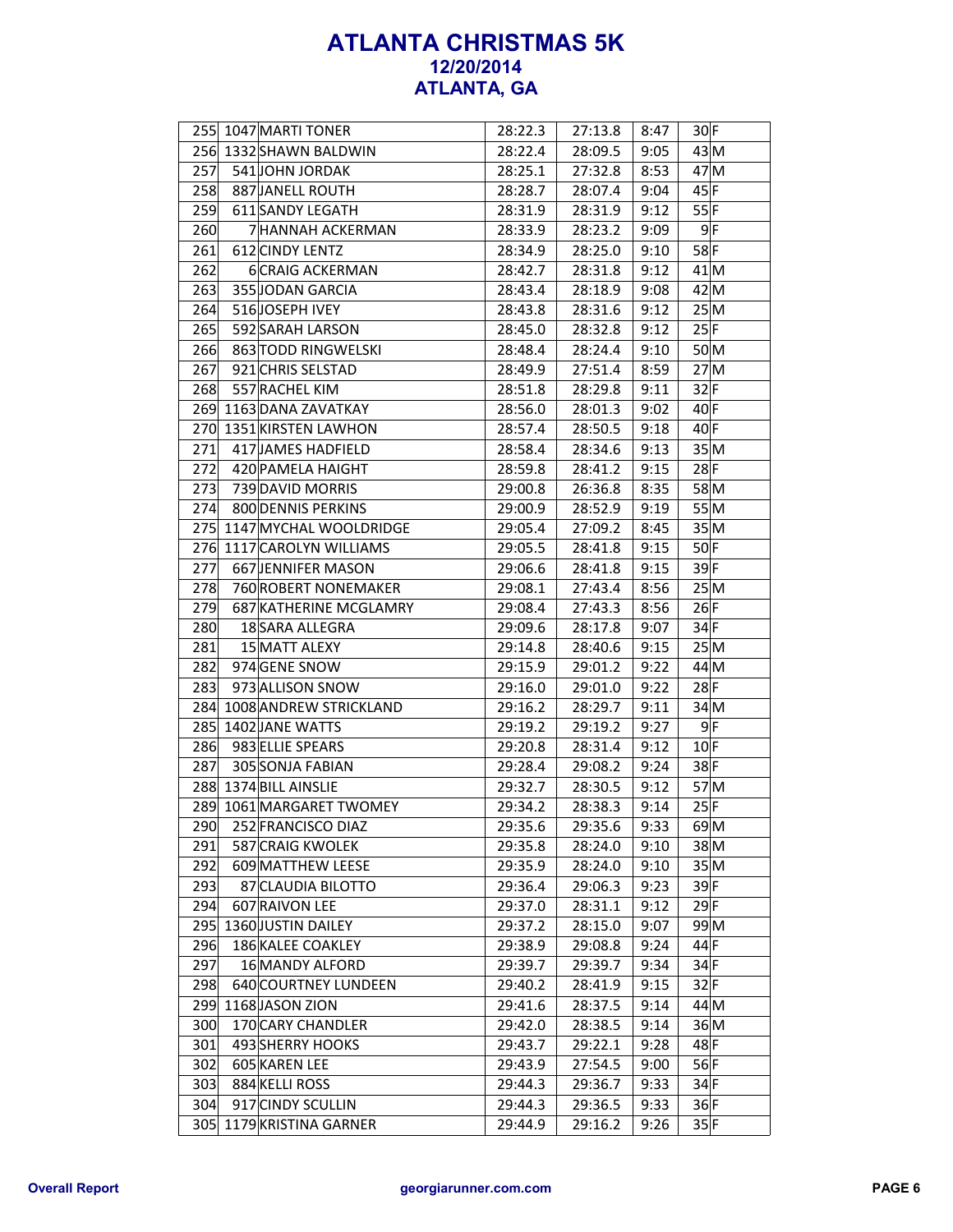| 306 | 903 MICHAEL SANDERSON   | 29:45.4 | 28:35.7 | 9:13 | 30 M   |
|-----|-------------------------|---------|---------|------|--------|
|     | 307 1110 SALLY WHITE    | 29:45.8 | 29:17.8 | 9:27 | $63$ F |
| 308 | 781 MARTHA PACINI       | 29:46.6 | 28:50.9 | 9:18 | 54 F   |
|     | 309 1258 ASHLY SPENCER  | 29:48.9 | 29:48.9 | 9:37 | 25 F   |
| 310 | 656LEE MALLON           | 29:51.0 | 29:12.4 | 9:25 | $42$ F |
| 311 | 1248 CARRIE REED        | 29:51.5 | 29:42.0 | 9:35 | 32 F   |
| 312 | 685 FRANK MCDONALD      | 29:52.2 | 29:14.3 | 9:26 | 52 M   |
| 313 | <b>142JOSEPH BULLER</b> | 29:52.2 | 27:40.1 | 8:55 | 33 M   |
| 314 | 749 JAY MUNSTERMAN      | 29:53.9 | 29:17.0 | 9:27 | 42 M   |
| 315 | 88 ANSLEY BLACK         | 29:54.2 | 28:57.9 | 9:20 | $28$ F |
| 316 | 867 LAUREN ROBERTS      | 29:54.6 | 29:03.3 | 9:22 | 24 F   |
| 317 | 169 NECMETTIN CEVHERI   | 29:54.7 | 29:09.5 | 9:24 | 30 M   |
| 318 | 1070 ALLIE VANDEGRIFT   | 29:56.2 | 29:33.8 | 9:32 | $20$ F |
|     | 319 1224 TIM RIDGWAY    | 29:57.1 | 29:36.4 | 9:33 | 56 M   |
| 320 | 599 DALE LAWSON         | 29:59.0 | 29:59.0 | 9:40 | 48F    |
| 321 | 814 PATRICIA PINES      | 29:59.7 | 29:34.2 | 9:32 | 38 F   |
| 322 | 263 CASEY DRAKE         | 30:00.1 | 29:20.9 | 9:28 | $30$ F |
| 323 | 1115JODI WILEY          | 30:00.2 | 29:21.0 | 9:28 | $30$ F |
|     | 324 1286 BETH KUHN      | 30:00.8 | 29:37.3 | 9:33 | 43 F   |
| 325 | 909 ERIN SCHULER        | 30:01.1 | 29:20.2 | 9:28 | $28$ F |
| 326 | 423 ELISE HALPERN       | 30:01.5 | 29:28.7 | 9:30 | $61$ F |
| 327 | 419 KIMBERLY HAIGHT     | 30:03.9 | 29:45.9 | 9:36 | 22 F   |
| 328 | 1075 KRISTIN VICARI     | 30:04.1 | 29:25.0 | 9:29 | $29$ F |
| 329 | 133 PAUL BROWN          | 30:06.0 | 29:50.1 | 9:37 | 27 M   |
| 330 | 998 HOLLY STEVENS       | 30:06.7 | 29:40.7 | 9:34 | 44 F   |
| 331 | 161 RENEE CAPRIOLA      | 30:07.5 | 29:44.5 | 9:35 | 49 F   |
| 332 | 162 RICH CAPRIOLA       | 30:07.5 | 29:45.2 | 9:36 | 47 M   |
| 333 | 691 KEVIN MCHAM         | 30:09.0 | 29:41.3 | 9:35 | 49 M   |
| 334 | 84 BARBARA BICKLEY      | 30:09.7 | 29:50.1 | 9:37 | 54 F   |
| 335 | 85 WILLIAM BICKLEY      | 30:09.9 | 29:49.8 | 9:37 | $61$ M |
| 336 | 412 ANNA GULLY          | 30:11.2 | 29:46.4 | 9:36 | 11 F   |
| 337 | 931 GARY SHEARIN        | 30:13.3 | 30:13.3 | 9:45 | 50 M   |
| 338 | 413 CHERYL GULLY        | 30:17.9 | 29:52.8 | 9:38 | 42 F   |
| 339 | 204 NANCI CORSI         | 30:22.2 | 29:59.1 | 9:40 | 40F    |
| 340 | 841 GRACE REED          | 30:23.9 | 30:23.9 | 9:48 | 22 F   |
| 341 | 846 WILL REESE          | 30:24.0 | 29:33.6 | 9:32 | 13 M   |
| 342 | 845 TREY REESE          | 30:25.0 | 30:25.0 | 9:49 | 43 M   |
| 343 | 195 QUINTON COLE        | 30:27.5 | 30:27.5 | 9:49 | 34 M   |
| 344 | 28 TRICIA ANDERSON      | 30:30.7 | 30:21.9 | 9:47 | 37 F   |
| 345 | 1182 LAURIE HAGEMAN     | 30:32.0 | 28:21.5 | 9:09 | 38F    |
| 346 | 290 ELIZABETH EDWARDS   | 30:33.2 | 28:36.5 | 9:14 | 36F    |
| 347 | 1041 ASA THORNTON       | 30:33.6 | 28:59.4 | 9:21 | 21 M   |
| 348 | 970 ERIC SNELGROVE      | 30:33.9 | 29:27.3 | 9:30 | 16 M   |
| 349 | 932 JOCELYN SHEERIN     | 30:34.5 | 28:30.3 | 9:12 | $29$ F |
| 350 | 387 DEBRA GRAVITT       | 30:34.6 | 28:25.2 | 9:10 | $50$ F |
| 351 | 176 MATT CHOLLET        | 30:36.1 | 28:25.0 | 9:10 | 31 M   |
| 352 | 857 FARAH REYNOLDS      | 30:36.7 | 30:25.1 | 9:49 | 52 F   |
| 353 | 513JOHN IRWIN           | 30:37.4 | 29:43.2 | 9:35 | 37 M   |
| 354 | 177 NICKI CHOLLET       | 30:41.8 | 28:30.1 | 9:12 | $31$ F |
| 355 | 503 REMEGA HUMPHREY     | 30:42.1 | 30:06.9 | 9:43 | $32$ F |
| 356 | 727 SARAH MITCHELL      | 30:44.6 | 29:20.6 | 9:28 | 32 F   |
|     |                         |         |         |      |        |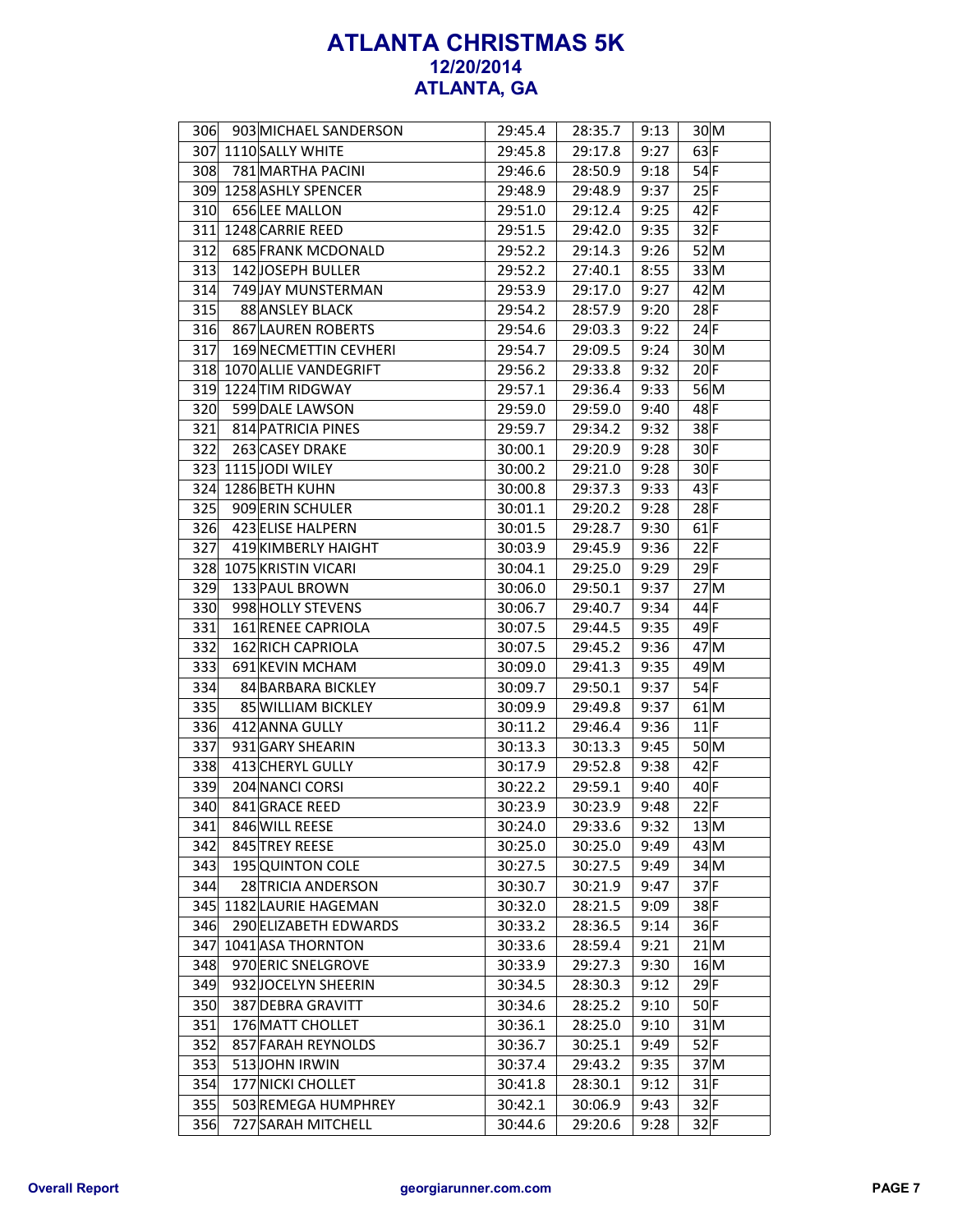| 357 | <b>222 STEVEN DAUGHERTY</b>   | 30:45.7            | 30:16.1 | 9:46         | $63$ M      |
|-----|-------------------------------|--------------------|---------|--------------|-------------|
| 358 | <b>160 SHELLIE CAPLINGER</b>  | 30:45.7            | 30:06.5 | 9:43         | $41$ F      |
| 359 | 743 KAILA MUECKE              | 30:46.3            | 28:41.7 | 9:15         | 25 F        |
| 360 | 192 WAYNE CODY                | 30:47.9            | 30:20.0 | 9:47         | 51M         |
| 361 | 191 MARIA CODY                | 30:47.9            | 30:19.9 | 9:47         | 46F         |
| 362 | 724 ADAM MITCHELL             | 30:48.5            | 30:48.5 | 9:56         | 32 M        |
| 363 | 295 ETHAN ERTLER              |                    |         |              | 13 M        |
| 364 | 713 JEFFREY MILLER            | 30:48.5<br>30:49.8 | 30:14.1 | 9:45<br>9:15 | 36 M        |
| 365 |                               |                    | 28:41.9 |              | 51 M        |
|     | 1007 THOMAS STREET            | 30:50.1            | 28:34.3 | 9:13         |             |
| 366 | 1006 NATALIE STREET           | 30:50.3            | 28:35.7 | 9:13         | $51$ F      |
| 367 | 1342 DAWN SHAFFER             | 30:54.7            | 30:33.4 | 9:51         | 56F         |
| 368 | 754 VIJAY NENMEMI             | 30:55.4            | 29:22.4 | 9:28         | 36 M        |
|     | 369 1307 JACKIE PARK          | 30:57.1            | 30:09.4 | 9:44         | 60 M        |
| 370 | 661 AMANDA MARRS              | 30:57.2            | 29:22.6 | 9:28         | $29$ F      |
| 371 | 968 CHRISTINE SNELGROVE       | 30:58.2            | 29:53.2 | 9:38         | 46 F        |
| 372 | 696 PATRICK MCNAMARA          | 31:03.5            | 30:08.2 | 9:43         | 40 M        |
| 373 | 924 JOYCE SERVIDIO            | 31:05.9            | 30:28.7 | 9:50         | $62$ F      |
|     | 374 1021 KAY TAYLOR           | 31:06.1            | 30:30.2 | 9:50         | 55 F        |
| 375 | 1022 KRISTEN TAYLOR           | 31:06.2            | 30:30.5 | 9:50         | 26 F        |
|     | 376 1289 JUSTIN BANNISTER     | 31:07.0            | 31:07.0 | 10:02        | 28 M        |
| 377 | 766 ANA NURINDA               | 31:07.6            | 30:52.5 | 9:57         | 40 F        |
| 378 | 556 LINDSAY KIM               | 31:09.7            | 30:47.9 | 9:56         | 34 F        |
| 379 | 126 DEBRALEIGH BROWN          | 31:15.0            | 30:58.8 | 9:59         | $30$ F      |
| 380 | 1259 ALEXANDER SPOON          | 31:15.8            | 29:25.6 | 9:29         | 38 M        |
| 381 | 1261 BIANCA SVENSSON          | 31:16.6            | 29:26.7 | 9:30         | 26 F        |
| 382 | 772 KENNETH OGAN              | 31:17.5            | 29:09.2 | 9:24         | 45 M        |
| 383 | 3 AYANNA ABRAMS               | 31:18.3            | 30:59.5 | 9:59         | 30 F        |
| 384 | 802 ROYCE PERKINS             | 31:22.0            | 31:07.3 | 10:02        | 26 M        |
|     | 385 1371 MEAGAN GRIFFIN       | 31:22.6            | 30:37.7 | 9:53         | $29$ F      |
| 386 | 514 DIANNE ISAKSON            | 31:22.9            | 30:39.0 | 9:53         | $68$ F      |
| 387 | 1175 TRENA CHELLINO           | 31:23.0            | 31:23.0 | 10:07        | 50 F        |
| 388 | 1211 STACEY JOHNSON           | 31:23.5            | 31:11.9 | 10:04        | 46 F        |
| 389 | 726 JULIE MITCHELL            | 31:23.7            | 30:40.5 | 9:54         | 37 F        |
| 390 | 700 LORI MEHLEIS              | 31:24.0            | 31:09.1 | 10:03        | 56 F        |
| 391 | 55 WILLIAM BARRETT            | 31:24.9            | 30:16.2 | 9:46         | 25 M        |
| 392 | 515 KEVIN ISAKSON             | 31:25.4            | 30:41.7 | 9:54         | 42 M        |
| 393 | 202 JASON COOPER              | 31:25.9            | 30:32.2 | 9:51         | 48 M        |
| 394 | 949 CHRISTA-MARIE SINGLETON   | 31:25.9            | 30:49.9 | 9:56         | 49 F        |
| 395 | 388 PAUL GRAVITT              | 31:26.2            | 30:23.4 | 9:48         | 52 M        |
|     | 396 1099 JACQUELINE WELCH     | 31:26.6            | 30:56.0 | 9:59         | $44$ F      |
| 397 | 865 DAVIS ROBERSON            | 31:27.1            | 30:53.4 | 9:58         | $30\vert M$ |
| 398 | 860 ANNE RICO                 | 31:28.0            | 30:28.9 | 9:50         | $47$ F      |
| 399 | 815 REBECCA POGUE             | 31:28.0            | 30:31.8 | 9:51         | 25 F        |
| 400 | 859 ALEXA RICO                | 31:28.1            | 30:29.2 | 9:50         | 15 F        |
| 401 | 536 CHRISTOPHER JONES         | 31:28.9            | 29:47.5 | 9:36         | 54 M        |
| 402 | 883 CHERYL ROSENBAUM          | 31:30.8            | 30:50.6 | 9:57         | 46 F        |
| 403 | 473 CALEB HIGGINBOTHAM        | 31:35.4            | 31:19.7 | 10:06        | 24 M        |
| 404 | 509 MARY KATHERINE HUTCHINSON | 31:36.1            | 31:06.0 | 10:02        | $40$ F      |
|     | 405 1324 WENDY HURLEY         | 31:37.1            | 30:15.2 | 9:45         | 32 F        |
|     | 406 1323 MARK HURLEY          | 31:37.5            | 30:14.9 | 9:45         | $33\vert M$ |
| 407 | 81 TUCKER BERTA               | 31:38.4            | 31:26.4 | 10:08        | $37$ F      |
|     |                               |                    |         |              |             |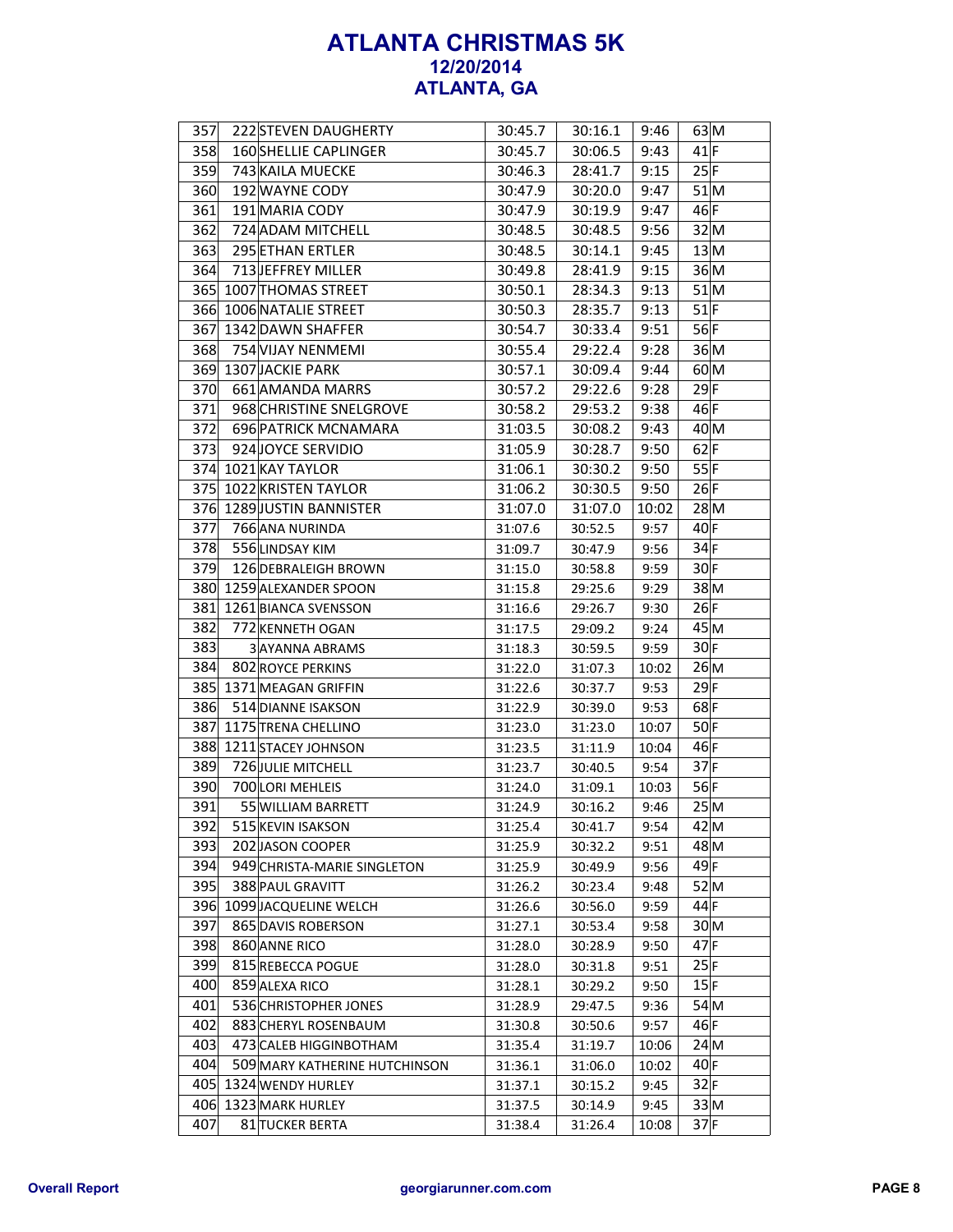| 408 | 812 THOMAS PIERCE IV     | 31:38.9            | 31:38.9 | 10:12          | 13 M            |
|-----|--------------------------|--------------------|---------|----------------|-----------------|
| 409 | 716 GEORGE MILLS         | 31:41.5            | 30:20.3 | 9:47           | 39 M            |
| 410 | 78 MICHAEL BERNOT        | 31:41.6            | 31:15.2 | 10:05          | 53 M            |
| 411 | 517 ALRICKA JACKSON      | 31:44.2            | 31:00.5 | 10:00          | 21 F            |
|     | 412 1052 ERIKA TRETO     | 31:45.4            | 30:44.2 | 9:55           | $31$ F          |
| 413 | 365 CYNTHIA GAY          | 31:46.2            | 31:27.8 | 10:09          | $66$ F          |
| 414 | 874 MANDY ROBINSON       | 31:47.9            | 31:20.8 | 10:06          | $38$ F          |
| 415 | 591 KELLY LANIER         | 31:48.6            | 30:30.4 | 9:50           | 26 F            |
| 416 | 682 ELIZABETH MCCRARY    | 31:48.8            | 31:08.0 | 10:03          | $41$ F          |
| 417 | 524 RACHEL JOFFE         | 31:49.3            | 31:49.3 | 10:16          | $31$ F          |
| 418 | 521 BENJAMIN JOFFE       | 31:49.4            | 31:49.4 | 10:16          | 32 M            |
|     | 419 1283 TAMMY HARDEN    | 31:50.4            | 30:19.1 | 9:47           | $49$ F          |
| 420 | 877 ALAN ROCKETT         | 31:52.0            | 30:39.0 | 9:53           | 59 <sub>M</sub> |
| 421 | 411 EMILIE GULICH        | 31:52.5            | 30:35.2 | 9:52           | 22 F            |
|     | 422 1288 SAMANTHA HUGHES | 31:56.3            | 31:41.8 | 10:13          | 42 F            |
| 423 | 984 RACHEL SPEARS        | 31:57.6            | 31:08.4 | 10:03          | 43 F            |
| 424 | 977 WENDELL SOUZA        | 31:57.9            | 31:50.2 | 10:16          | $38$ M          |
| 425 | 112 GEORGE BRADFORD      | 31:59.3            | 30:38.6 | 9:53           | 49 <sub>M</sub> |
|     | 426 1190 DOUG MULLINS    | 32:00.1            | 30:25.4 | 9:49           | 25 M            |
| 427 | 976 GE ♦ RGIA SOUZA      | 32:01.4            | 31:53.3 | 10:17          | $39$ F          |
|     | 428 1287 MICHAEL HOLMES  | 32:02.1            | 31:47.2 | 10:15          | $48$ M          |
| 429 | 791 CASEY PEACOCK        | 32:05.4            | 31:14.6 | 10:05          | 20 F            |
| 430 | 511 KAYOKO IMAGAWA       | 32:13.2            | 31:22.7 | 10:07          | 36 F            |
| 431 | 809 ISABELLA PICKETT     | 32:17.6            | 32:08.7 | 10:22          | 10 F            |
| 432 | 508 JESSICA HURTAK       | 32:18.9            | 31:37.7 | 10:12          | 26 F            |
| 433 | 255 KAREN DIETERLE       | 32:20.0            | 31:07.3 | 10:02          | $34$ F          |
| 434 | 994 MELANIE STATEN       | 32:20.6            | 31:12.3 | 10:04          | $30$ F          |
| 435 | 979 ALLYSON SPEAKS       | 32:21.2            | 30:11.7 | 9:44           | 30 F            |
|     | 436 1210 MELANIE JOHNSON | 32:22.2            | 31:45.7 | 10:15          | $54$ F          |
| 437 | 322 EMILY FIRST          | 32:22.9            | 30:38.7 | 9:53           | 25 F            |
| 438 | 323 PHILLIP FIRST        | 32:22.9            | 30:38.9 | 9:53           | 55M             |
|     | 439 1384 CHERYL ELLERBEE | 32:24.0            | 31:52.7 | 10:17          | 26 F            |
| 440 | 996 THOMAS STEPHANCHICK  | 32:26.0            | 32:26.0 | 10:28          | 27M             |
| 441 | 130 KATHRYN BROWN        | 32:26.3            | 31:46.3 | 10:15          | 33 F            |
| 442 | 134 SANDY BROWN          | 32:28.7            | 31:56.9 | 10:18          | 45 F            |
| 443 | 205 AMY COSGROVE         | 32:29.4            | 32:03.1 | 10:20          | $44$ F          |
| 444 | 1171 JENNIFER ABRAMS     | 32:31.4            | 30:37.5 | 9:53           | $21$ F          |
| 445 | 95 BONNIE BOATRIGHT      | 32:32.5            | 31:38.7 |                | $59$ F          |
| 446 | 810 RACHEL PICKETT       |                    | 32:23.6 | 10:12<br>10:27 | $40$ F          |
| 447 | 153 LINDSAY CALDWELL     | 32:32.8<br>32:34.2 |         | 10:14          | 22 F            |
| 448 | 925 SHARON SEVERANCE     |                    | 31:43.1 |                | 49 F            |
| 449 |                          | 32:34.3            | 32:02.8 | 10:20          | 47 <sub>M</sub> |
|     | 901 SCOTT SANDERS        | 32:34.5            | 31:29.9 | 10:09          | 55 F            |
|     | 450 1197 GIA BROWN       | 32:35.2            | 31:00.9 | 10:00          |                 |
| 451 | 395 PATTY GREGORY        | 32:35.3            | 32:25.7 | 10:27          | 35 F            |
| 452 | 825 JULIA PRYBYS         | 32:35.4            | 32:35.4 | 10:31          | $39$ F          |
| 453 | 171 AMY CHEN             | 32:35.6            | 31:14.7 | 10:05          | $47$ F          |
| 454 | 1363 EDEN DANEY          | 32:37.4            | 31:55.9 | 10:18          | $18$ F          |
| 455 | 1362 GREG DANEY          | 32:37.5            | 31:55.9 | 10:18          | 55M             |
| 456 | 773 STEPHANIE OGAN       | 32:38.0            | 30:42.4 | 9:54           | 42 F            |
| 457 | 111 ELLA BRADFORD        | 32:38.7            | 31:01.5 | 10:00          | $14$ F          |
|     | 458 1345 ROBERT KRAGH    | 32:38.8            | 31:50.0 | 10:16          | $49$ M          |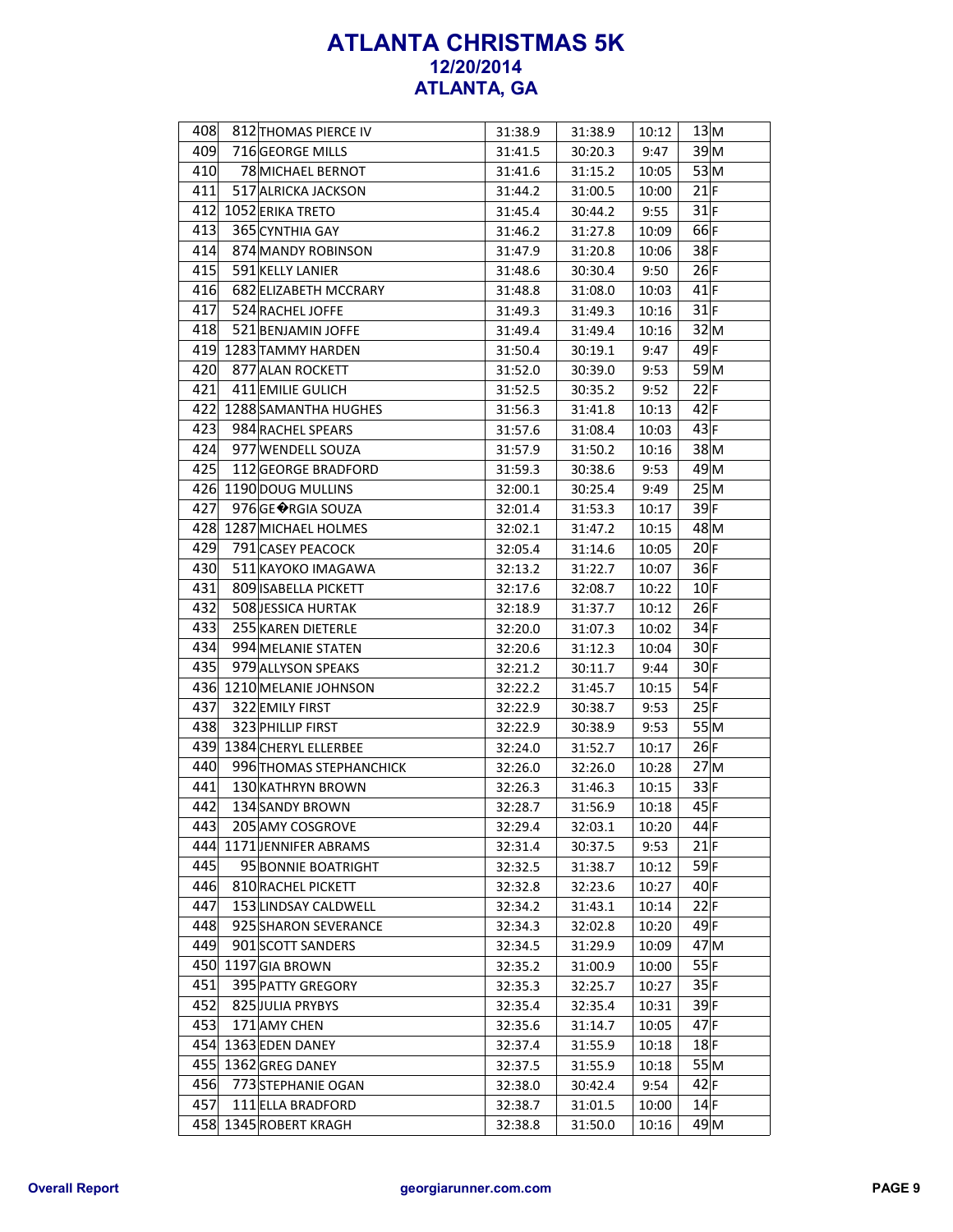| 459 | 113 MAYA BRADFORD         | 32:39.4 | 31:02.4            | 10:01          | $17$ F          |
|-----|---------------------------|---------|--------------------|----------------|-----------------|
| 460 | 890 NICOLE ROWE           | 32:39.4 | 30:44.0            | 9:55           | $38$ F          |
|     | 461 1326 AMY LITTLE       | 32:41.3 | 31:26.0            | 10:08          | $42$ F          |
|     | 462 1327 SCOTT RICH       | 32:42.0 | 31:26.6            | 10:08          | $54$ M          |
| 463 | 128 ERICA BROWN           | 32:42.1 | 31:16.2            | 10:05          | 20 F            |
|     | 464 1358 KATIE BEATRICE   | 32:43.7 | 31:05.5            | 10:02          | 24 F            |
| 465 | 501 GARY HULSEY           | 32:44.1 | 31:05.1            | 10:02          | 45M             |
| 466 | 543 DAVINA KAILE          | 32:44.3 | 31:05.5            | 10:02          | 45 F            |
| 467 | 1067 PETER VAN DER REYDEN | 32:44.5 | 31:05.9            | 10:02          | 48 <sub>M</sub> |
| 468 | 313 CAROLYN FESTER        | 32:48.2 | 32:40.0            | 10:32          | 22 F            |
| 469 | 963 KATIE SMITH           | 32:51.0 | 31:26.5            | 10:08          | 36 F            |
| 470 | 384 CLIFF GRABLE          | 32:51.4 | 31:26.6            | 10:08          | 51M             |
| 471 | 203 JILL COOPER           | 32:53.6 | 31:58.5            | 10:19          | $49$ F          |
| 472 | 676 ERIN MCCLANAHAN       | 32:53.8 | 32:39.7            | 10:32          | 26 F            |
|     | 473 1043 ANNABETH TIDWELL | 32:54.2 | 31:59.9            | 10:19          | 33 F            |
| 474 | 418 DEB HAGERTY           | 32:54.7 | 31:37.8            | 10:12          | 25 F            |
| 475 | 353 CARLY GALLUP          | 32:54.8 | 31:44.2            | 10:14          | 22 F            |
|     | 476 1320 JAMES SCHARNIKOW | 32:55.0 | 31:44.7            | 10:14          | 23 M            |
| 477 | 669 JETT MATRE            | 32:55.7 | 32:06.1            | 10:21          | 13 M            |
|     | 478 1373 JOHN NORTON      | 32:57.5 | 32:28.8            | 10:28          | 23 M            |
|     | 479 1237 MARCUS CALLOWAY  | 32:58.9 | 31:07.9            | 10:02          | $38$ M          |
| 480 | 603 ROB LEDFORD           | 32:59.2 | 32:11.3            | 10:23          | $38$ M          |
| 481 | 359 NATHAN GARRETT        | 33:00.1 | 31:36.4            | 10:12          | 43 M            |
| 482 | 179 CHRISTINA CHU         | 33:00.5 | 31:22.6            | 10:07          | $29$ F          |
| 483 | 619 GABBY LITVAK          | 33:00.8 | 33:00.8            | 10:39          | $10$ F          |
|     | 484 1079 JEFFREY WAGON    | 33:01.7 | 32:28.1            | 10:28          | $42$ M          |
| 485 | 259 YVETTE DOBY           | 33:02.3 | 32:49.5            | 10:35          | 45 F            |
| 486 | 794 ALLISON PELLETTIERI   | 33:02.4 | 33:02.4            | 10:39          | 43 F            |
| 487 | 551 KELLY KELLY           | 33:03.0 | 32:44.1            | 10:34          | $38$ F          |
|     | 488 1380 KIRSTEN SHELL    | 33:03.9 | 32:40.1            | 10:32          | $31$ F          |
|     | 489 1196 SARAH ASHER      | 33:06.5 |                    | 10:23          | 43 F            |
|     | 490 1394 SARA DENEEN      |         | 32:12.8            |                | $61$ F          |
|     | 491 1101 JOHN WENTZ       | 33:06.6 | 32:13.3<br>32:37.8 | 10:24          | 47 <sub>M</sub> |
| 492 | 786 JOHN PARRISH          | 33:07.4 | 32:44.3            | 10:31<br>10:34 | $67$ M          |
|     | 493 1100 ALYCE WELLONS    | 33:11.5 |                    |                | $44$ F          |
| 494 |                           | 33:17.8 | 33:02.0            | 10:39          | $47$ F          |
|     | 98 JOANN BOGOLIN          | 33:18.0 | 33:04.2            | 10:40          |                 |
|     | 495 1272 NICHOLAS YEARY   | 33:18.5 | 33:18.5            | 10:45          | 16 M            |
|     | 496 1038 HUGH THOMPSON    | 33:20.6 | 31:07.9            | 10:02          | 30 M            |
| 497 | 438 PAUL HARKEY           | 33:22.0 | 31:49.0            | 10:16          | 34 <sub>M</sub> |
| 498 | 437 JENNIFER HARKEY       | 33:22.1 | 31:49.7            | 10:16          | $29$ F          |
| 499 | 164 SAMANTHA CARSON       | 33:25.9 | 32:55.1            | 10:37          | 25 F            |
| 500 | 109 ANNE BOYKIN-SMITH     | 33:27.2 | 31:52.4            | 10:17          | 55 F            |
|     | 501 1205 STAN GODARD      | 33:27.8 | 32:03.7            | 10:20          | 53 M            |
| 502 | 364 MICHELLE GAVIN        | 33:29.8 | 33:04.3            | 10:40          | $37$ F          |
| 503 | 889 CHARLES ROWE          | 33:31.1 | 31:23.0            | 10:07          | $43\vert M$     |
| 504 | 21 AMANDA ANDERSON        | 33:33.1 | 33:33.1            | 10:49          | 26 F            |
| 505 | 1155 DENISE YOUNG         | 33:35.7 | 32:15.9            | 10:24          | 54 F            |
| 506 | 930 MICHAEL SHEALY        | 33:37.1 | 33:12.8            | 10:43          | $20\vert M$     |
| 507 | 741 LAUREN MORRIS         | 33:37.3 | 33:12.8            | 10:43          | 20 F            |
| 508 | 19JEFF ALLEN              | 33:38.0 | 32:46.5            | 10:34          | 53 M            |
| 509 | 385 BRITT GRANT           | 33:42.1 | 32:40.2            | 10:32          | 36 F            |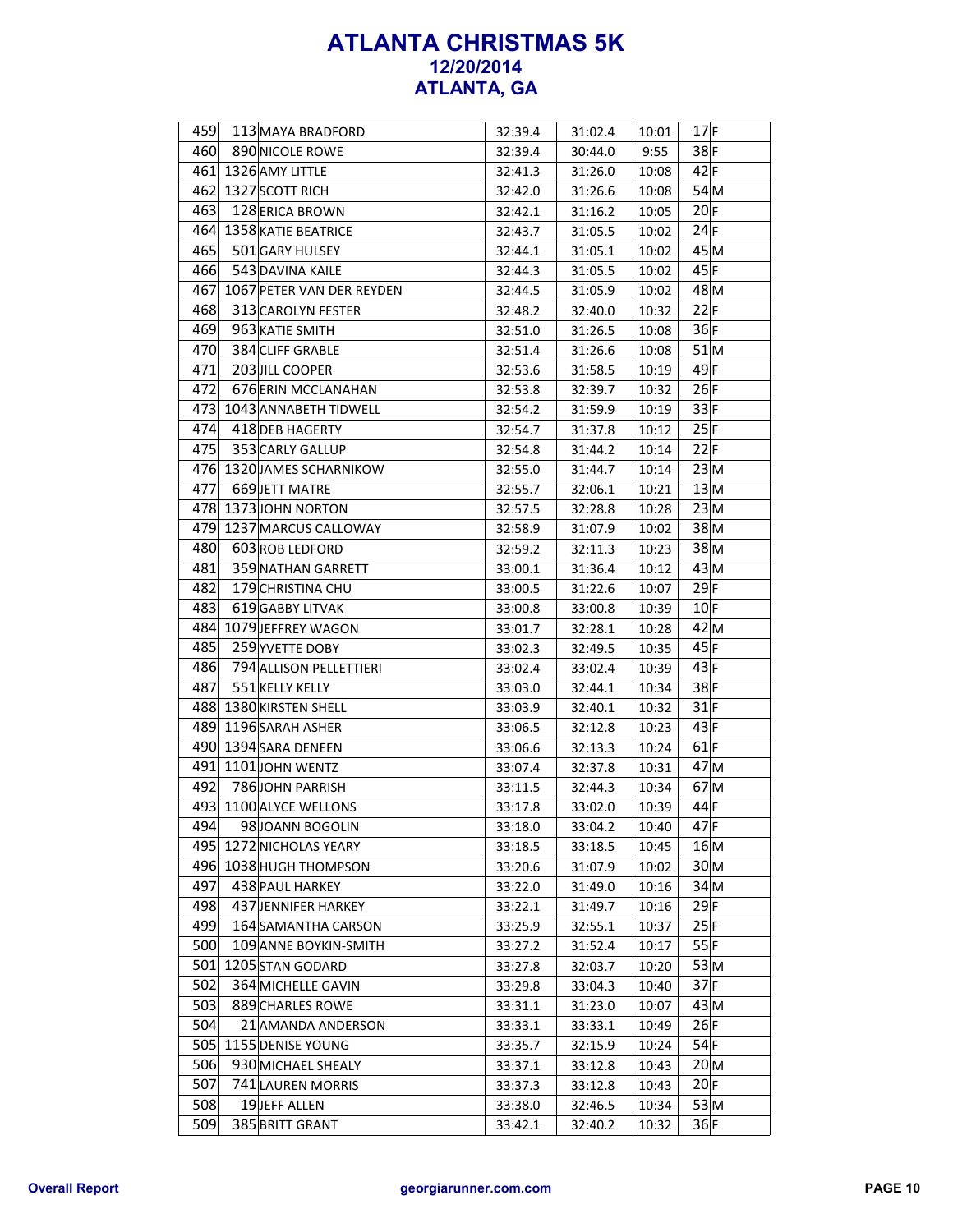| 510 | 621 ERIC LOGAN            | 33:42.7 | 32:05.0 | 10:21          | 43 M            |
|-----|---------------------------|---------|---------|----------------|-----------------|
| 511 | 584 KRISTIN KRUSE         | 33:45.7 | 33:15.4 | 10:44          | 30 F            |
|     | 512 1297 JAMES SCHARNIKOW | 33:50.9 | 33:03.0 | 10:40          | 23 M            |
| 513 | 254 NATASHA DIAZ          | 33:51.3 | 33:37.7 | 10:51          | $41$ F          |
| 514 | 831 ERIN QUINN            | 33:52.8 | 32:51.1 | 10:36          | 36 F            |
| 515 | 816 MELISSA POLLARD       | 33:53.0 | 33:21.5 | 10:45          | 42 F            |
| 516 | 999 BETHANY STEWART       | 33:55.3 | 33:12.1 | 10:43          | 29 F            |
| 517 | 771 CARA O'DONNELL        | 33:55.3 | 33:12.4 | 10:43          | $29$ F          |
| 518 | 89 MADISON BLACKMON       | 33:56.2 | 32:31.3 | 10:29          | 25 F            |
| 519 | 216 ERIK CURNS            | 34:01.0 | 32:06.5 | 10:21          | 46 M            |
| 520 | 725 GILLIAN MITCHELL      | 34:01.5 | 32:53.7 | 10:36          | 44 F            |
| 521 | 102 AMY BONDURANT         | 34:02.2 | 32:58.4 | 10:38          | 45 F            |
|     | 522 1105 MELISSA WHALEY   | 34:04.8 | 34:04.8 | 10:59          | 35 F            |
| 523 | 744 LAURI MUECKE          | 34:08.5 | 32:03.5 | 10:20          | 53 F            |
| 524 | 707 JOHN MIDKIFF          | 34:10.5 | 33:36.0 | 10:50          | 21M             |
| 525 | 706 HEATHER MIDKIFF       | 34:11.1 | 33:37.2 | 10:51          | $19$ F          |
| 526 | 525 LASHAN JOHNS          | 34:11.6 | 32:50.6 | 10:35          | $37$ F          |
|     | 527 1014 AMANDA SUTT      | 34:12.1 | 32:48.9 | 10:35          | $31$ F          |
| 528 | 902 STEVE SANDERS         | 34:13.1 | 32:54.6 | 10:37          | 44M             |
|     | 529 1321 LAUREN BERRY     | 34:15.0 | 33:03.5 | 10:40          | 32 F            |
| 530 | 441 ANNE HARRIS           | 34:16.0 | 33:33.0 | 10:49          | $52$ F          |
| 531 | 316 SUZANNE FINK          | 34:16.7 | 33:34.3 | 10:50          | 52 F            |
| 532 | 765 MARY NORTHROP         | 34:17.0 | 33:18.5 | 10:45          | $37$ F          |
| 533 | 363 COURTNEY GASS         | 34:17.6 | 32:59.3 | 10:38          | $30$ F          |
| 534 | 806 MICHELLE PHILLIPS     | 34:18.4 | 33:01.4 | 10:39          | $40$ F          |
| 535 | 776 DANA OLSZEWSKI        | 34:20.0 | 32:32.4 | 10:30          | 35 F            |
| 536 | 34 BRIAN ARSLANIAN        | 34:20.1 | 32:32.6 | 10:30          | 33 M            |
| 537 | 317 MARY FINKEY           | 34:20.8 | 32:49.7 | 10:35          | 33 F            |
| 538 | 318 ROBB FINKEY           | 34:21.0 | 32:49.0 | 10:35          | 33 M            |
| 539 | 920 AMY SELLERS           | 34:22.6 | 33:05.3 | 10:40          | $40$ F          |
|     | 540 1193 SCOTT ZOEBISCH   | 34:23.1 | 32:16.0 | 10:25          | 37 <sub>M</sub> |
| 541 | 257 MICHELLE DOBBINS      | 34:24.3 |         | 10:50          | 46 F            |
| 542 | 459 LEAH HEALD            |         | 33:35.9 |                | $31$ F          |
| 543 | 537JODI JONES             | 34:24.5 | 33:36.1 | 10:50<br>10:57 | $52$ F          |
|     | 544 1116 ANGELA WILLBANKS | 34:26.7 | 33:57.2 |                | $38$ F          |
| 545 |                           | 34:33.5 | 34:16.3 | 11:03          | $58$ M          |
|     | 13JODY ALDERMAN           | 34:35.5 | 32:44.3 | 10:34          |                 |
| 546 | 601 KATY LEBET            | 34:35.5 | 32:44.8 | 10:34          | $31$ F          |
| 547 | 12 DEBYE ALDERMAN         | 34:36.5 | 32:44.9 | 10:34          | $60$ F          |
| 548 | 730 TRACY MOISEY          | 34:36.9 | 33:31.4 | 10:49          | $42$ F          |
| 549 | 729JOHN MOISEY            | 34:37.3 | 33:31.6 | 10:49          | 42 M            |
| 550 | 622 CAROLYN LOLLAR        | 34:38.8 | 33:36.1 | 10:50          | $63$ F          |
|     | 551 1024 KRIS TEILHABER   | 34:39.3 | 33:15.2 | 10:44          | $50$ F          |
|     | 552 1031 KEVIN THOMAS     | 34:39.7 | 34:08.6 | 11:01          | 34 <sub>M</sub> |
|     | 553 1183 LINDA JAMES      | 34:39.9 | 32:52.1 | 10:36          | $38$ F          |
| 554 | 869 RANA ROBERTS          | 34:42.4 | 33:49.6 | 10:55          | 43 F            |
| 555 | 389 KRISTIN GRAY          | 34:45.3 | 34:06.9 | 11:00          | 32 F            |
| 556 | 91 SCOTT BLAIR            | 34:45.6 | 34:26.9 | 11:06          | 46 M            |
| 557 | 988 DANA STALEY           | 34:48.4 | 33:36.7 | 10:50          | 26 F            |
| 558 | 989 ERIN STALEY           | 34:49.0 | 33:37.8 | 10:51          | $29$ F          |
|     | 559 1000 KELLY STEWART    | 34:50.0 | 32:50.4 | 10:35          | 53 F            |
| 560 | 141 THOMAS BUDLONG        | 34:50.9 | 34:19.0 | 11:04          | 66 <sub>M</sub> |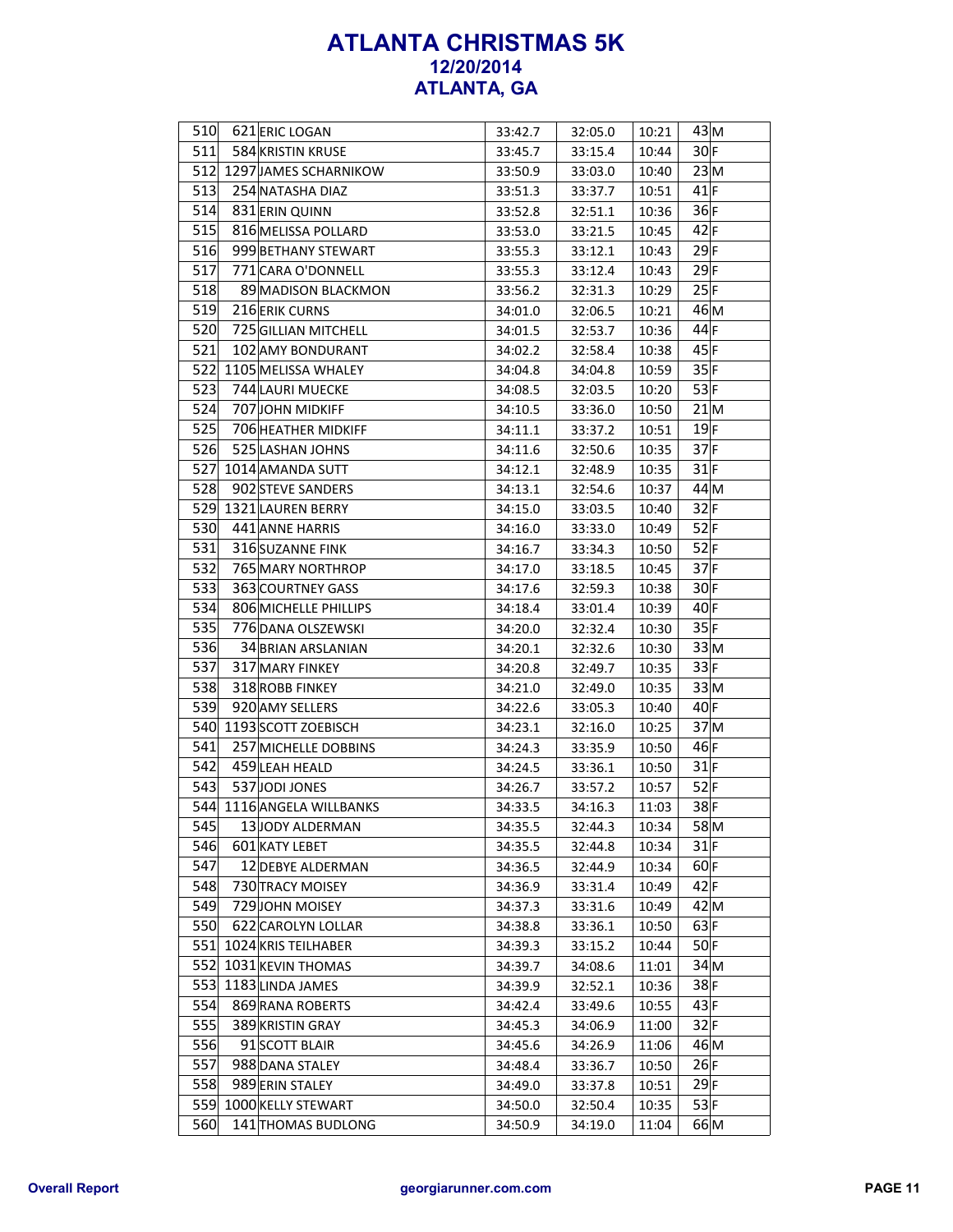|            | 561 1364 STEPHANIE ELSESSER                 | 34:51.6 | 34:45.4 | 11:13          | 26 F            |
|------------|---------------------------------------------|---------|---------|----------------|-----------------|
|            | 562 1235 NAPHIA BENNETT                     | 34:51.6 | 34:22.8 | 11:05          | 33 F            |
|            | 563 1365 ANDREA ELSESSER                    | 34:52.2 | 34:45.8 | 11:13          | $18$ F          |
| 564        | 649 ANGELA MABRIE                           | 34:56.0 | 34:13.9 | 11:02          | 35 F            |
|            | 565 1001 PETER STEWART                      | 34:57.5 | 33:24.1 | 10:46          | 36 M            |
| 566        | 268 NOAH DRURY                              | 34:58.4 | 34:23.5 | 11:05          | 8M              |
| 567        | 719 JENN MIRANDA                            | 35:06.0 | 33:42.4 | 10:52          | $29$ F          |
| 568        | 555 DOOROO KIM                              | 35:06.4 | 33:18.3 | 10:45          | $31$ F          |
|            | 569 1157 JULIA YUN                          | 35:06.5 | 33:16.8 | 10:44          | 32 F            |
|            | 570 1124 LAUREN WILLIAMS                    | 35:06.9 | 33:17.9 | 10:44          | $31$ F          |
| 571        | 59 SUSAN BASHIR                             | 35:07.2 | 33:09.6 | 10:42          | $38$ F          |
| 572        | 110 SUSAN BOYLE                             | 35:08.0 | 34:16.8 | 11:03          | 53 F            |
|            | 573 1180 JASON GRAHAM                       | 35:09.2 | 33:03.2 | 10:40          | 37 <sub>M</sub> |
| 574        | 488 ROBYN HOLLAR                            | 35:10.5 | 34:16.7 | 11:03          | $68$ F          |
|            | 575 1189 SARAH MOSS                         | 35:12.5 | 35:12.5 | 11:21          | $11$ F          |
| 576        | 598 JESSICA LAVANDIER                       | 35:13.1 | 34:38.6 | 11:10          | 48 F            |
| 577        | 129 HUNTER BROWN                            | 35:15.9 | 34:15.7 | 11:03          | 22 M            |
| 578        | 533 JESSIE JOHNSTON                         | 35:16.7 | 34:55.1 | 11:16          | 46 M            |
| 579        | 532 JESANY JOHNSTON                         | 35:17.1 | 34:55.4 | 11:16          | $9$ F           |
|            | 580 1242 LESLIE JENSEN-LINK                 | 35:18.9 | 33:32.9 | 10:49          | $44$ F          |
|            | 581 1399 FAY FULTON                         | 35:19.7 | 34:47.6 | 11:13          | $51$ F          |
| 582        | 864 CYNTHIA ROBERSON                        | 35:20.3 | 34:46.5 | 11:13          | 30 F            |
| 583        | 105 JULIE BONNER                            | 35:21.5 | 34:26.3 | 11:06          | $52$ F          |
| 584        | 586 NIKKI KUNDRUN                           | 35:22.5 | 34:20.0 | 11:05          | 46 F            |
| 585        | 546 LINDY KASTENDIKE                        | 35:24.0 | 34:39.7 | 11:11          | 35 F            |
| 586        | 361 JANE GARVER                             | 35:24.0 | 34:39.7 | 11:11          | $29$ F          |
| 587        | 122 ANNE BRIGGS                             | 35:24.5 | 34:33.8 | 11:09          | $61$ F          |
| 588        | 565 ELISSA KOEHL                            | 35:25.5 | 34:50.2 | 11:14          | 20 F            |
| 589        | 566 FRED KOEHL                              | 35:25.5 | 34:50.1 | 11:14          | $64$ M          |
| 590        | 801 KATHERINE PERKINS                       | 35:25.9 | 35:11.8 | 11:21          | $54$ F          |
| 591        | 1254 PETER ROBERTS                          | 35:26.8 | 34:36.4 | 11:10          | 58 M            |
| 592        | 666 JENNY MAS-MOYA                          |         | 34:53.9 | 11:15          | $31$ F          |
| 593        | 376 DONNA GLASS                             | 35:26.9 |         | 11:08          | $37$ F          |
|            | 594 1335 BROOKE HAMBY                       | 35:30.8 | 34:30.5 |                | 16 F            |
| 595        | 123 CHRISTOPHER BRIGHT                      | 35:32.1 | 34:17.5 | 11:04          | 50 <sub>M</sub> |
|            |                                             | 35:32.9 | 33:58.9 | 10:57<br>11:21 | $42$ F          |
| 596<br>597 | 32 AMANDA ARENA                             | 35:33.6 | 35:12.5 |                | 48 M            |
| 598        | 429 MICHAEL HAMBY<br>1128 KEESHA WILLINGHAM | 35:34.0 | 34:19.6 | 11:04          | $41$ F          |
| 599        |                                             | 35:35.0 | 33:47.6 | 10:54          |                 |
|            | 357 RICK GARNER                             | 35:37.2 | 34:27.8 | 11:07          | 50 M<br>35 F    |
| 600        | 308 KARI FABREGAS                           | 35:39.5 | 33:50.6 | 10:55          |                 |
| 601<br>602 | 759 BROOKE NOELL                            | 35:39.8 | 33:50.8 | 10:55          | 27 F            |
|            | 638 CHRISTINE LUCAS                         | 35:40.3 | 35:00.2 | 11:17          | $34$ F<br>33 F  |
| 603        | 145 AMIRA BURGEBA                           | 35:41.0 | 34:07.8 | 11:00          |                 |
| 604        | 790 ANIKA PAUL                              | 35:41.4 | 33:41.2 | 10:52          | 43 F            |
| 605        | 226 CAITLIN DAVIS                           | 35:42.5 | 34:31.0 | 11:08          | $29$ F          |
| 606        | 185 JON CLENDENEN                           | 35:45.9 | 35:11.0 | 11:21          | 24 <sub>M</sub> |
| 607        | 954 APRIL SMITH                             | 35:47.9 | 35:07.7 | 11:20          | 43 F            |
| 608        | 879 JESSICA ROMEO                           | 35:48.8 | 35:48.8 | 11:33          | 30 F            |
| 609        | 585 ANNE KUHNS                              | 35:49.0 | 35:49.0 | 11:33          | 33 F            |
| 610        | 2JEFF ABERNETHY                             | 35:49.8 | 28:33.7 | 9:13           | 26 M            |
| 611        | 956 CHRISTINA SMITH                         | 35:50.2 | 33:45.6 | 10:53          | $28$ F          |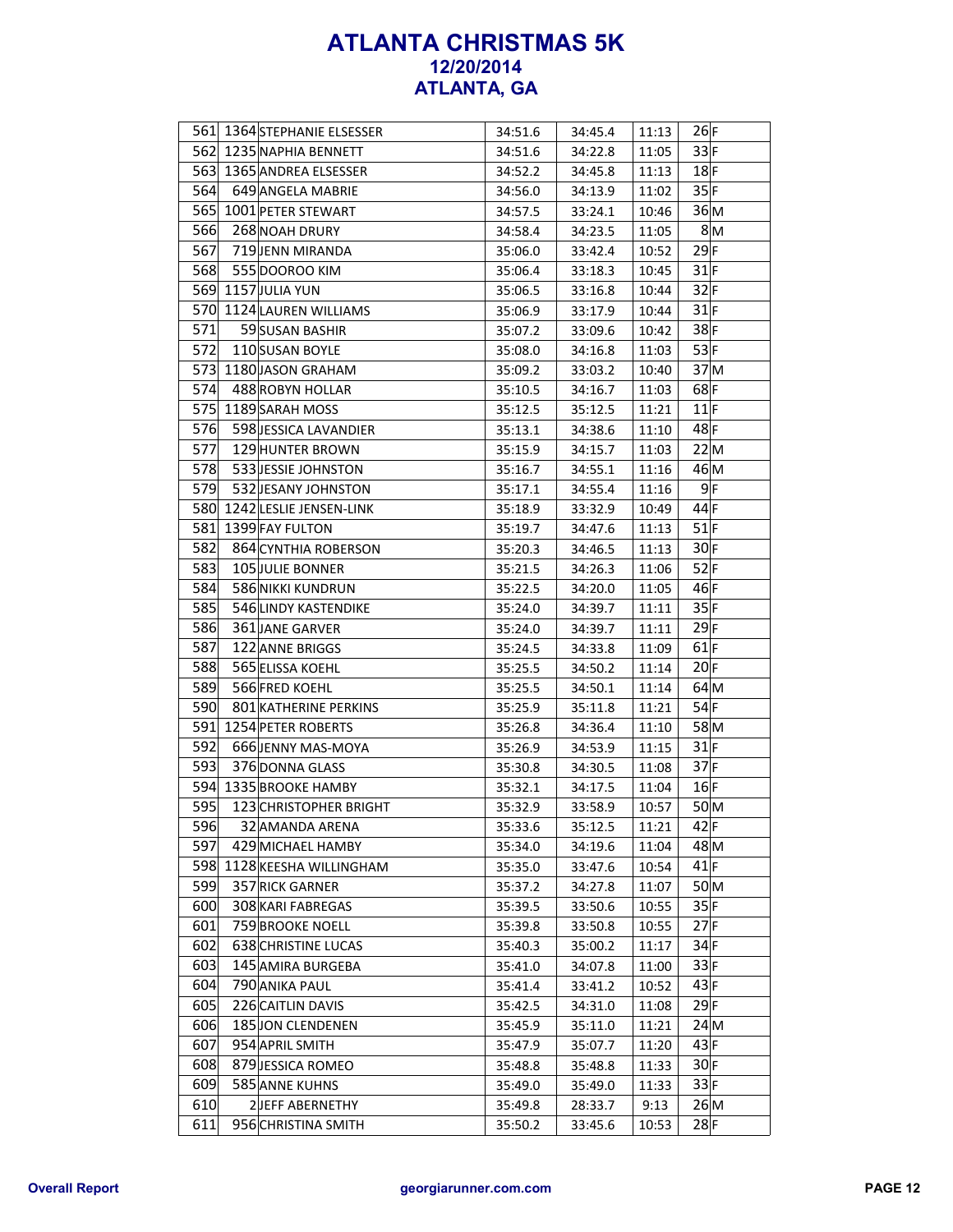| 612 | 824 SYDNEY PRIORE            | 35:53.0 | 34:14.1 | 11:03 | 20 F            |
|-----|------------------------------|---------|---------|-------|-----------------|
| 613 | 275 NICOLE DUNHAM            | 35:53.9 | 35:23.3 | 11:25 | $21$ F          |
| 614 | 569 MEGAN KOLBE              | 35:54.4 | 35:39.9 | 11:30 | 24 F            |
| 615 | 248 GENEVIEVE DESAULNIERS    | 35:56.9 | 33:39.6 | 10:51 | $28$ F          |
| 616 | 550JOHN KELLER               | 36:00.0 | 35:15.3 | 11:22 | 49 M            |
|     | 617 1207 SHARI HAUCK         | 36:02.3 | 34:51.1 | 11:15 | $27$ F          |
| 618 | 710 CORA MILLER              | 36:04.8 | 35:53.6 | 11:35 | $39$ F          |
|     | 619 1178 MEAGAN FRENCH       | 36:05.9 | 34:25.8 | 11:06 | 25 F            |
| 620 | 922 KARINA SEMILETOVA        | 36:06.7 | 33:48.6 | 10:54 | $29$ F          |
|     | 621 1142 JANET WOMACK        | 36:07.3 | 35:10.0 | 11:21 | $62$ F          |
|     | 622 1292 STEPHANIE PITTMAN   | 36:17.8 | 35:17.9 | 11:23 | 23 F            |
|     | 623 1293 STEPHEN BENDA       | 36:17.8 | 35:17.6 | 11:23 | 30 <sub>M</sub> |
|     | 624 1114 WALTER WILCZYNSKI   | 36:20.7 | 35:48.3 | 11:33 | $62$ M          |
| 625 | 107 DANA BOURKE              | 36:22.0 | 35:49.8 | 11:33 | 26 F            |
| 626 | 899 KAREN SALINSKY           | 36:22.7 | 34:37.4 | 11:10 | $34$ F          |
| 627 | 422 ANDREA HALEY             | 36:22.8 | 34:37.3 | 11:10 | $29$ F          |
| 628 | 402 ALI GROSS                | 36:23.1 | 34:37.9 | 11:10 | $31$ F          |
|     | 629 1291 LORA HIGGINS        | 36:23.9 | 35:33.2 | 11:28 | 36 F            |
| 630 | 108 DEENA BOYETTE            | 36:25.0 | 36:07.4 | 11:39 | $39$ F          |
| 631 | 651 KEN MACEK                | 36:25.5 | 35:03.0 | 11:18 | $64$ M          |
| 632 | 878 KRISTIN ROGERS           | 36:28.4 | 35:11.8 | 11:21 | $34$ F          |
| 633 | 157 JESSICA CAMPBELL         | 36:28.9 | 35:12.5 | 11:21 | 33 F            |
| 634 | 688 CHELSEA MCGOUGH          | 36:29.8 | 35:04.1 | 11:19 | 26 F            |
|     | 635 1385 WILLIAM EVANS       | 36:29.9 | 36:18.9 | 11:43 | 44M             |
|     | 636 1076 MONIKA VISHNUBHAKAT | 36:30.8 | 35:43.8 | 11:31 | $31$ F          |
| 637 | 1010 KAVITA SUBRAHMANIAN     | 36:30.9 | 35:43.4 | 11:31 | $31$ F          |
| 638 | 645 MEREDITH LYNCH           | 36:32.2 | 35:23.5 | 11:25 | $21$ F          |
| 639 | 705 SUSAN MESSINA            | 36:34.6 | 36:34.6 | 11:48 | 56 F            |
| 640 | 351 GRAHAM GALLAGHER         |         | 35:19.2 |       | $42$ M          |
| 641 |                              | 36:37.0 |         | 11:24 | $54$ F          |
| 642 | 101 SUE BOLWELL              | 36:37.6 | 35:14.5 | 11:22 | 43 F            |
| 643 | 472 BECKY HESTER             | 36:41.8 | 35:37.9 | 11:29 |                 |
|     | 708 KRISTEN MIKAN            | 36:43.2 | 34:51.0 | 11:15 | 42 F            |
|     | 644 1349 ROSEMARY GRIESMER   | 36:43.4 | 34:50.9 | 11:14 | $51$ F          |
| 645 | 391 JACQUELINE GREEN         | 36:43.8 | 35:49.9 | 11:33 | 33 F            |
| 646 | 291 RODNEY EDWARDS           | 36:44.5 | 34:36.2 | 11:10 | $38$ M          |
| 647 | 272 REBECCA DUGGER           | 36:45.3 | 35:41.9 | 11:31 | 43 F            |
|     | 648 1359 CHRISTINA RITCHIE   | 36:45.7 | 35:05.0 | 11:19 | $38$ F          |
|     | 649 1350 FELICIA JACKSON     | 36:53.1 | 36:53.1 | 11:54 | 46F             |
| 650 | 47 DAVID BARBER              | 36:53.3 | 35:02.5 | 11:18 | $41$ M          |
| 651 | 251 ALANA DIAZ               | 36:55.6 | 36:41.9 | 11:50 | 23 F            |
| 652 | 642 HOPE LYBEER              | 36:57.5 | 34:59.5 | 11:17 | 21 F            |
|     | 653 1188 SHANNON MEHL        | 36:57.7 | 35:00.1 | 11:17 | 22 F            |
| 654 | 641 HOLLY LYBEER             | 36:57.8 | 35:00.2 | 11:17 | $27$ F          |
| 655 | 274 CAROLE DUNHAM            | 36:59.5 | 36:28.8 | 11:46 | $58$ F          |
| 656 | 582 CHERI KRESGE             | 37:00.6 | 36:09.1 | 11:40 | 32 F            |
| 657 | 783 CHARLES PARKER           | 37:01.1 | 36:08.8 | 11:39 | 35 M            |
| 658 | 369 ALEXIS GEORGESON         | 37:05.7 | 35:25.6 | 11:25 | $31$ F          |
| 659 | 326 JESSICA FLETCHER         | 37:07.1 | 36:24.4 | 11:45 | 20 F            |
| 660 | 490 BILL HOLM                | 37:18.5 | 36:32.3 | 11:47 | $67$ M          |
| 661 | 1129 MARTHA WILLIS           | 37:18.5 | 36:32.4 | 11:47 | $57$ F          |
| 662 | 140 SHEILA BUCKLEY           | 37:19.9 | 35:43.8 | 11:31 | 36 F            |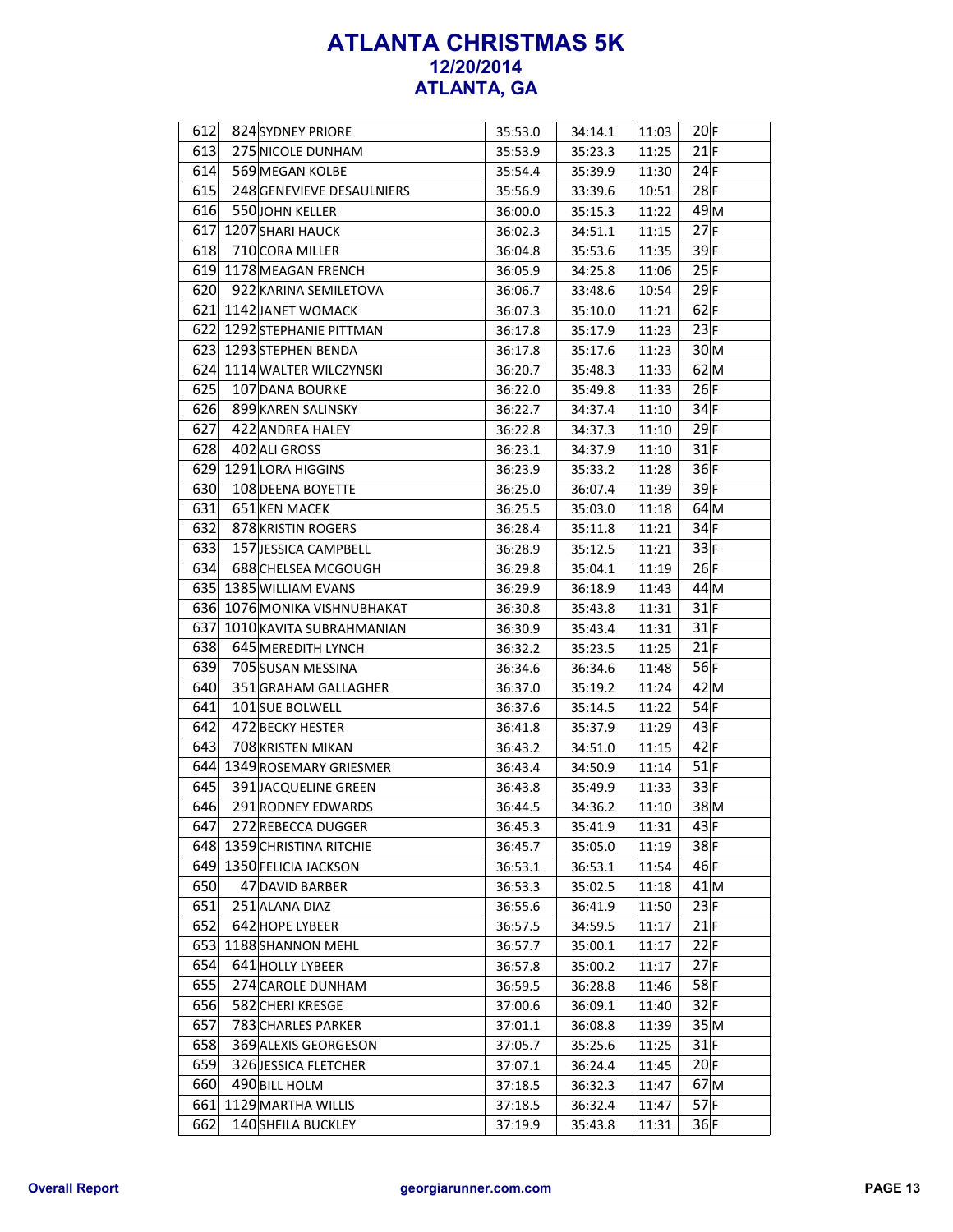| 663 | 178 LESLIE CHRISTY        | 37:21.7 | 36:11.1 | 11:40 | $30$ F          |
|-----|---------------------------|---------|---------|-------|-----------------|
|     | 664 1113 KELLEN WIGGERS   | 37:24.2 | 35:58.6 | 11:36 | 26 F            |
| 665 | 273 AMY DUKES             | 37:27.6 | 36:27.4 | 11:45 | $39$ F          |
| 666 | 545 JOHANNA KARAS         | 37:42.2 | 37:16.0 | 12:01 | $46$ F          |
| 667 | 986 DEB SPITALE           | 37:42.4 | 37:15.3 | 12:01 | $46$ F          |
| 668 | 674 KATHY MAYFIELD        | 37:42.5 | 35:30.3 | 11:27 | 53 F            |
| 669 | 152 KATHERINE CALDWELL    | 37:43.4 | 36:39.3 | 11:49 | $49$ F          |
| 670 | 154 JOYE CALLAWAY         | 37:45.5 | 36:42.5 | 11:50 | 99 F            |
| 671 | 348 GARY FURIN            | 37:49.9 | 37:39.3 | 12:09 | 76 M            |
| 672 | 373 HOUSTON GILLIAND      | 37:52.3 | 36:44.3 | 11:51 | 49 M            |
|     | 673 1337 MARIA JOY REHMAN | 37:56.7 | 37:03.5 | 11:57 | 45 F            |
| 674 | 934 KIM SHIRAH            | 37:58.1 | 36:21.8 | 11:44 | $41$ F          |
|     | 675 1035 AMELIA THOMASON  | 37:58.1 | 37:46.5 | 12:11 | 36 F            |
| 676 | 75 SHELLEY BERKE          | 37:59.3 | 36:30.1 | 11:46 | 34 F            |
| 677 | 737 DOROTHY MORGAN        | 37:59.6 | 36:30.3 | 11:46 | $31$ F          |
| 678 | 530 STEPHANIE JOHNSON     | 38:00.4 | 36:23.0 | 11:44 | $46$ F          |
| 679 | 201 SUSAN COOLE           | 38:00.6 | 36:23.3 | 11:44 | $42$ F          |
| 680 | 639 ALEXANDER LUMMUS      | 38:01.0 | 37:02.2 | 11:57 | 22 M            |
| 681 | 393 DEBORAH GREENE        | 38:06.4 | 37:33.6 | 12:07 | 59F             |
| 682 | 620 HANNAH LITVAK         | 38:08.7 | 38:08.7 | 12:18 | 8 F             |
| 683 | 593 ANNIE LASTER          | 38:12.0 | 37:02.2 | 11:57 | $11$ F          |
| 684 | 595 VIRGINIA LASTER       | 38:12.9 | 37:04.3 | 11:57 | 9 F             |
| 685 | 1285 KALECIA WRIGHT       | 38:14.9 | 36:45.1 | 11:51 | $34$ F          |
| 686 | 289 MOLLY EDMONDS         | 38:16.4 | 37:17.2 | 12:02 | 32 F            |
| 687 | 99 CHRISTOPHER BOLWELL    | 38:16.9 | 36:53.5 | 11:54 | 55 M            |
| 688 | 618 AMY LITVAK            | 38:17.0 | 38:17.0 | 12:21 | 44 F            |
| 689 | 836 LEAH REAGAN           | 38:17.9 | 36:17.5 | 11:42 | $28$ F          |
| 690 | 594 JILL LASTER           | 38:18.1 | 37:08.9 | 11:59 | $41$ F          |
| 691 | 652 LORI MAGGIONI         |         |         |       | $28$ F          |
|     | 692 1051 ALLYSON TREMBLEY | 38:18.6 | 36:18.3 | 11:43 | $38$ F          |
| 693 |                           | 38:18.9 | 37:43.1 | 12:10 | $42$ M          |
|     | 913 TODD SCOTT            | 38:20.8 | 36:44.2 | 11:51 |                 |
| 694 | 475 QUINN HIGGINBOTHAM    | 38:22.8 | 38:07.4 | 12:18 | 13 M            |
|     | 695 1141 MARILYN WOLFF    | 38:23.0 | 36:50.0 | 11:53 | 32 F            |
| 696 | 92 BRITTANY BLEDSOE       | 38:24.7 | 37:16.2 | 12:01 | 22 F            |
| 697 | 93 MARIE BLEDSOE          | 38:24.8 | 37:16.1 | 12:01 | $46$ F          |
| 698 | 699 DIANE MEAGH           | 38:25.4 | 36:37.4 | 11:49 | $54$ F          |
| 699 | 610 MARY LEFEVRE          | 38:27.1 | 36:48.7 | 11:52 | 44 F            |
| 700 | 487 MELISSA HOLGADO       | 38:28.9 | 37:30.6 | 12:06 | 26 F            |
| 701 | 486 FEDERICO HOLGADO      | 38:29.0 | 37:31.1 | 12:06 | 27 M            |
| 702 | 428 KIMBERLY HAMBY        | 38:29.3 | 37:14.1 | 12:01 | $47$ F          |
| 703 | 57 BRAD BARTLE            | 38:35.3 | 36:50.5 | 11:53 | 48 M            |
|     | 704 1060 DAN TUTTLE       | 38:35.3 | 36:50.4 | 11:53 | 48 M            |
| 705 | 168 MEHTAP CEVHERI        | 38:38.1 | 37:53.4 | 12:13 | $31$ F          |
| 706 | 151 AYSE-TULAY CAKMAK     | 38:38.3 | 37:53.6 | 12:13 | 40 F            |
| 707 | 1185 NICOLE LINEBAUGH     | 38:40.0 | 37:00.3 | 11:56 | 35 F            |
|     | 708 1057 SARAH TRULOVE    | 38:44.2 | 37:27.5 | 12:05 | 24 F            |
| 709 | 885 STEPHANIE ROSS        | 38:49.0 | 38:10.2 | 12:19 | 38F             |
| 710 | 46 KEITH BARBAGELOTT      | 38:52.1 | 37:18.6 | 12:02 | $63 \, M$       |
| 711 | 175 SAMPATH CHINTHALA     | 38:54.7 | 37:19.8 | 12:02 | $42 \vert M$    |
| 712 | 923 ROBIT SENGAL          | 38:54.9 | 37:19.5 | 12:02 | 47 <sub>M</sub> |
| 713 | 77 LAWRENCE BERMAN        | 38:57.1 | 38:57.1 | 12:34 | $43 \vert M$    |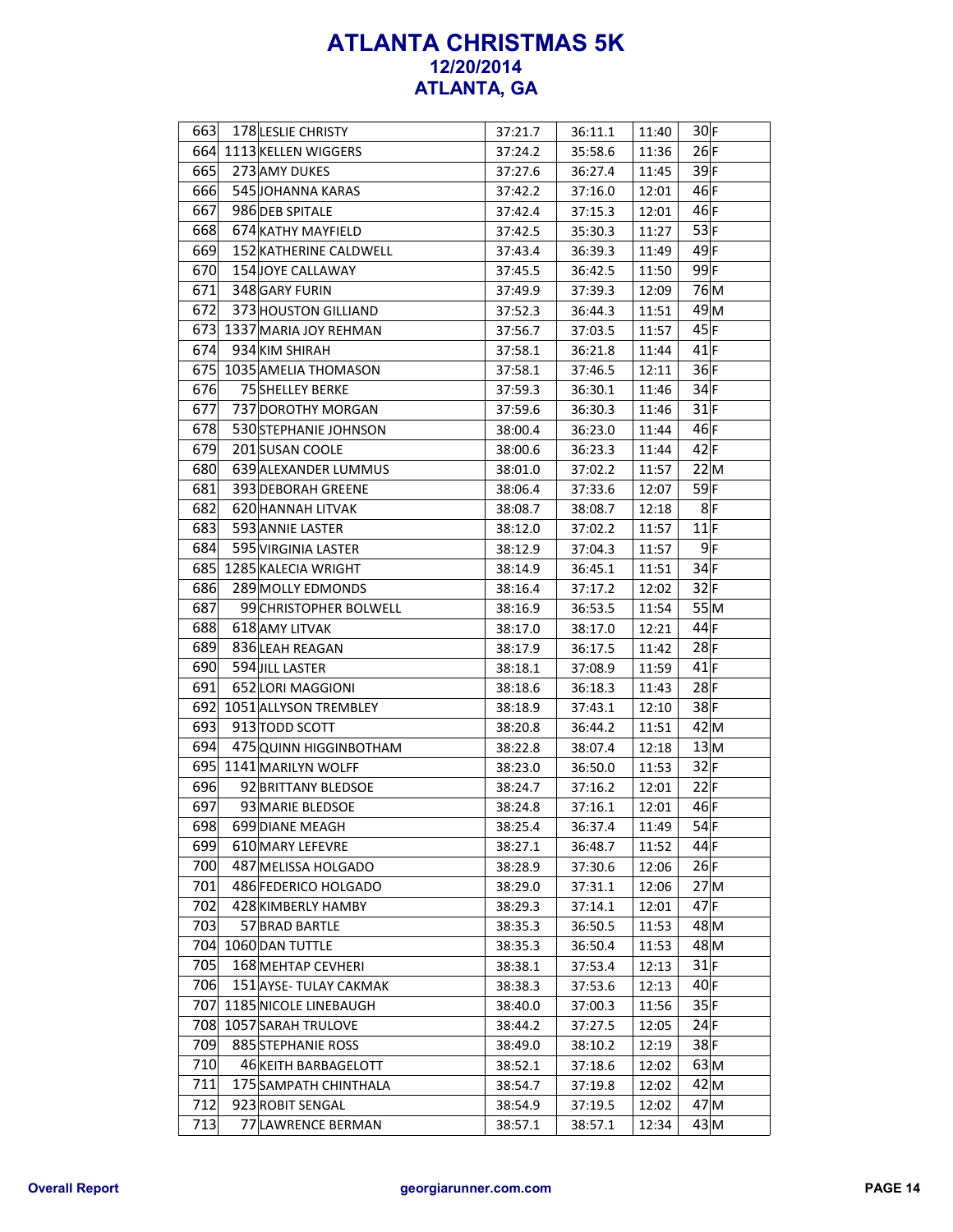|     | 714 1277 BEHT REED       | 38:59.3 | 38:03.3 | 12:16 | $54$ F          |
|-----|--------------------------|---------|---------|-------|-----------------|
| 715 | 76 LANI BERMAN           | 39:01.8 | 39:01.8 | 12:35 | 43 F            |
| 716 | 452 KATHERINE HAYES      | 39:03.2 | 37:49.5 | 12:12 | 36 F            |
|     | 717 1140 ALLAN WOLFF     | 39:04.9 | 37:31.4 | 12:06 | 35 M            |
| 718 | 270 DAN DUFF             | 39:05.1 | 37:29.4 | 12:05 | 42 M            |
|     | 719 1325 THOMAS YOUNG    | 39:05.1 | 39:05.1 | 12:36 | $53\text{M}$    |
| 720 | 455 MICHAEL HAYES        | 39:06.2 | 37:53.1 | 12:13 | 35 M            |
| 721 | 456 NIKKI HAYES          | 39:06.4 | 37:52.5 | 12:13 | 22 F            |
| 722 | 281 GRACE DWYER          | 39:07.0 | 38:03.3 | 12:16 | 16 F            |
| 723 | 282 JOHN DWYER           | 39:09.8 | 38:04.8 | 12:17 | 54 M            |
| 724 | 748 CALIOPE MUNSHI       | 39:14.2 | 38:23.1 | 12:23 | $28$ F          |
| 725 | 286 ELIZABETH EDGE       | 39:15.1 | 37:46.4 | 12:11 | $40$ F          |
| 726 | 288 PARKER EDGE          | 39:15.1 | 37:45.4 | 12:11 | 7 F             |
| 727 | 678 CHARLES MCCOIN       | 39:16.5 | 37:45.7 | 12:11 | 7 <sub>M</sub>  |
| 728 | 679 ELIZABETH MCCOIN     | 39:17.2 | 37:46.7 | 12:11 | $41$ F          |
|     | 729 1119 FRED WILLIAMS   | 39:19.2 | 39:02.4 | 12:35 | 66 M            |
| 730 | 474 JIM HIGGINBOTHAM     | 39:22.1 | 39:04.2 | 12:36 | $54$ M          |
| 731 | 287 METTA EDGE           | 39:23.6 | 37:54.8 | 12:14 | 45 F            |
| 732 | <b>327JOHN FLETCHER</b>  | 39:24.5 | 38:03.9 | 12:16 | 45M             |
| 733 | 627 BRENDA LOPEZ         | 39:24.5 | 38:05.2 | 12:17 | $47$ F          |
| 734 | 239 MELANIA DELALLO      | 39:26.6 | 38:50.0 | 12:32 | $29$ F          |
| 735 | 106 AMY BOREN            | 39:28.8 | 38:14.9 | 12:20 | $42$ F          |
|     | 736 1346 SHIRLEY TEUTA   | 39:28.9 | 38:15.1 | 12:20 | 39 M            |
|     | 737 1301 KELLY MADDOX    | 39:31.2 | 38:31.7 | 12:25 | $37$ F          |
|     | 738 1144 ELIZABETH WOOD  | 39:31.6 | 37:35.5 | 12:07 | $45$ F          |
|     | 739 1145 JENNIFER WOOD   | 39:34.5 | 37:38.4 | 12:08 | $29$ F          |
| 740 | 750 ALISON MUSSER        | 39:35.4 | 39:22.8 | 12:42 | 30 F            |
| 741 | 929 OMAR SHARPE          | 39:37.1 | 35:47.2 | 11:33 | 34 <sub>M</sub> |
| 742 | 563 DORINE KIZA          | 39:43.4 | 37:50.8 | 12:12 | $54$ F          |
| 743 | 217 LAURA CURNS          | 39:44.2 | 37:49.8 | 12:12 | $99$ F          |
| 744 | 617 GREGG LIDDICK        | 39:44.5 | 39:44.5 | 12:49 | 30 <sub>M</sub> |
| 745 | 526 AMBER JOHNSON        | 39:45.4 | 38:34.3 | 12:26 | $29$ F          |
| 746 | 947 JENNIFER SIMPSON     | 39:46.1 | 37:35.1 | 12:07 | 32 F            |
|     | 747 1400 JANE WATTS      | 39:46.9 | 38:32.5 | 12:26 | 9 F             |
| 748 | 303 KELSEY EVANS         | 39:47.3 | 38:42.6 | 12:29 | 25 F            |
| 749 | 302 CODY EVANS           | 39:47.3 | 39:47.3 | 12:50 | 27M             |
| 750 | 946 BILL SIMPSON         | 39:48.3 | 37:36.3 | 12:08 | 32 M            |
|     | 751 1130 MICHELLE WILLIS | 39:50.4 | 38:43.2 | 12:29 | $40$ F          |
| 752 | 1111 DANIEL WHITEFIELD   | 39:54.9 | 38:14.1 | 12:20 | 56 M            |
| 753 | 345 MICHAL-ERIN FRUSHELL | 39:56.3 | 38:45.2 | 12:30 | $31$ F          |
| 754 | 135 SINDI BROWN          | 39:56.9 | 38:25.0 | 12:24 | 53 F            |
| 755 | 644 GARST LYNCH          | 39:57.3 | 38:48.6 | 12:31 | 56 M            |
|     | 756 1042 KIMBERLY THORPE | 39:57.6 | 39:34.2 | 12:46 | 43 F            |
| 757 | 463 YOLANDA HENDERSON    | 40:03.4 | 38:03.0 | 12:16 | $49$ F          |
| 758 | 886 JAMAAL ROUNTREE      | 40:09.9 | 39:26.7 | 12:43 | 34 M            |
| 759 | 390 KELSA GRAYS          | 40:13.1 | 38:15.1 | 12:20 | 37 F            |
| 760 | 1204 CARLA GODARD        | 40:21.2 | 38:57.5 | 12:34 | $49$ F          |
| 761 | 362 CATIE GASS           | 40:21.5 | 39:02.6 | 12:35 | $28$ F          |
| 762 | 606 KATE LEE             | 40:21.6 | 39:02.8 | 12:35 | $27$ F          |
| 763 | 732 RENEE MONTESANTI     | 40:22.7 | 40:22.7 | 13:01 | 55 F            |
| 764 | 813 EMILY PILCHER        | 40:23.7 | 39:04.0 | 12:36 | 30 F            |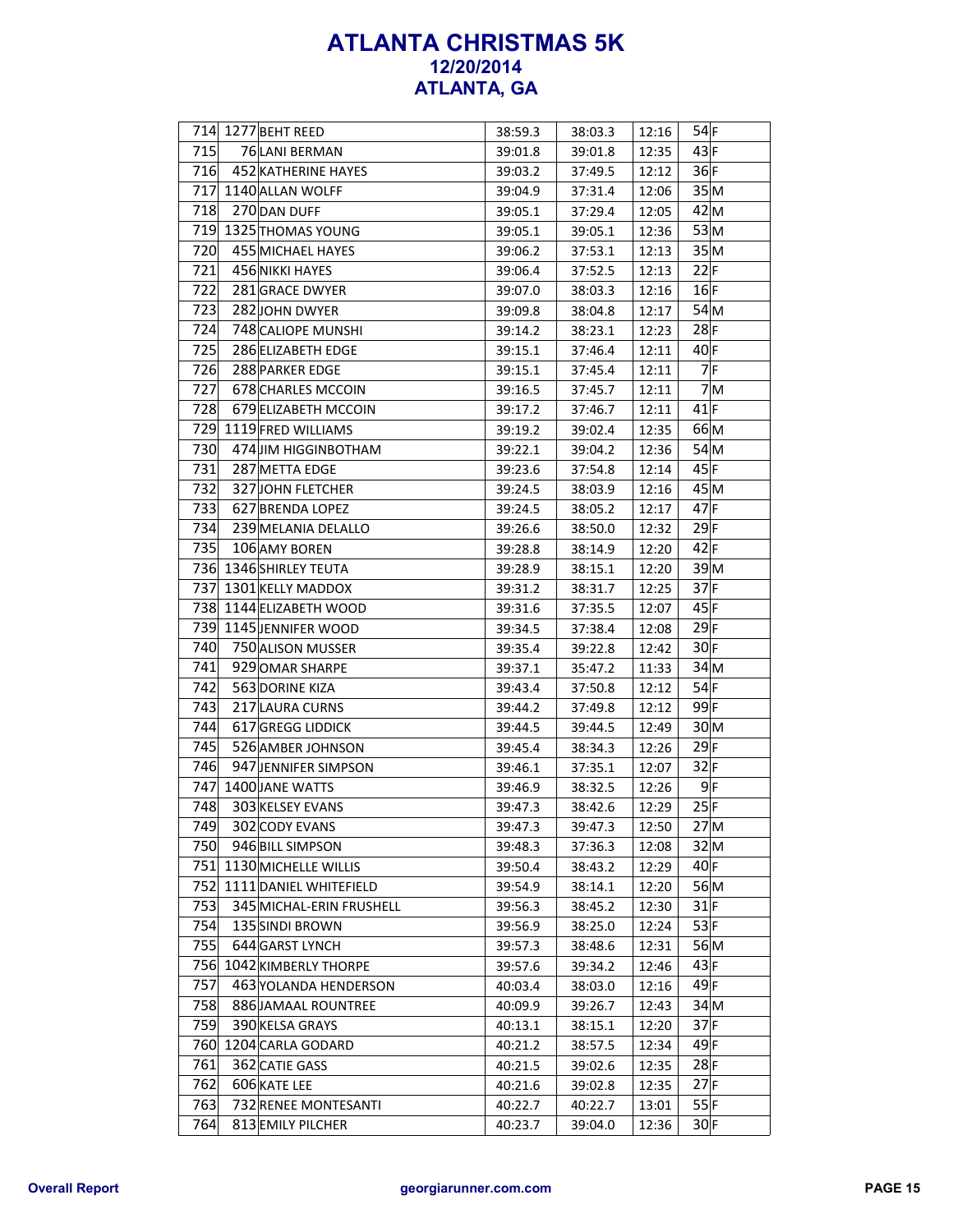|     |                                                      |                    |                    |                | $49$ F          |
|-----|------------------------------------------------------|--------------------|--------------------|----------------|-----------------|
|     | 765 1368 CATHEY CASSADY<br>766 1379 JESSICA ELLERBEE | 40:26.5<br>40:36.9 | 38:32.6<br>38:57.0 | 12:26<br>12:34 | 21 F            |
|     | 767 1398 JP STENZEL                                  |                    |                    |                | 49M             |
|     |                                                      | 40:37.1            | 39:56.0            | 12:53          |                 |
| 768 | 990 JODI STALLINGS                                   | 40:42.7            | 38:39.8            | 12:28          | 43 F            |
| 769 | 333 AMANDA FOSTER                                    | 40:49.1            | 39:49.0            | 12:51          | $21$ F          |
| 770 | 564 KAREN KLEINSCHMIDT                               | 40:51.4            | 40:09.0            | 12:57          | $40$ F          |
| 771 | 443 DANIEL HARRIS                                    | 40:51.5            | 40:13.7            | 12:58          | $28$ M          |
| 772 | 723 PAUL MITAS                                       | 40:52.0            | 39:56.6            | 12:53          | 44 M            |
| 773 | 1184 JEANNE KERNEY                                   | 40:57.3            | 39:03.0            | 12:36          | 53 F            |
|     | 774 1299 SHAWN BALDWIN                               | 40:58.9            | 40:58.9            | 13:13          | $43 \, M$       |
|     | 775 1300 MELISSA BALDWIN                             | 40:59.0            | 40:59.0            | 13:13          | 43 F            |
| 776 | 588 CHARLAYNE LANE                                   | 41:02.8            | 39:01.1            | 12:35          | 35 F            |
| 777 | 1198 VANESSA CHIN                                    | 41:03.2            | 39:01.3            | 12:35          | 56 F            |
| 778 | 686 JORDAN MCDONALD                                  | 41:11.3            | 39:27.8            | 12:44          | 24M             |
| 779 | 683 DESTINY MCCROREY                                 | 41:11.7            | 39:27.7            | 12:44          | 23 F            |
| 780 | 381 ALLISON GOLDEN                                   | 41:14.7            | 39:13.4            | 12:39          | $48$ F          |
| 781 | 23 JESSICA ANDERSON                                  | 41:19.4            | 41:19.4            | 13:20          | 23 F            |
| 782 | 495 DOREEN HOUSTON                                   | 41:21.3            | 41:15.4            | 13:18          | 54 F            |
| 783 | 542 CHRISTINE JOY                                    | 41:21.4            | 41:14.9            | 13:18          | $30$ F          |
|     | 784 1341 ILENIA SANTIAGO                             | 41:23.3            | 41:23.3            | 13:21          | $40$ F          |
| 785 | 880 CAMERON ROOF                                     | 41:23.4            | 40:47.1            | 13:09          | 33 F            |
| 786 | 496 RAMONA HOWARD                                    | 41:25.3            | 35:32.2            | 11:28          | 33 F            |
| 787 | 602 KAREN LEDFORD                                    | 41:31.0            | 40:59.0            | 13:13          | $59$ F          |
| 788 | 834 JAMES RANKIN                                     | 41:39.7            | 39:43.1            | 12:49          | 48 M            |
| 789 | 62 BRITTNEY BECKOM                                   | 41:40.2            | 39:44.2            | 12:49          | 32 F            |
| 790 | 965 STRUAN SMITH                                     | 41:42.3            | 40:06.5            | 12:56          | $58$ M          |
| 791 | 964 LILLIAN SMITH                                    | 41:42.9            | 40:07.4            | 12:56          | 22 F            |
| 792 | 206 ANNA COSTARIDES                                  |                    | 41:14.5            |                | 49 F            |
| 793 | 314 LILIANA FINCH                                    | 41:43.1            |                    | 13:18          | 44 F            |
| 794 |                                                      | 41:43.3            | 41:15.2            | 13:18          |                 |
|     | 498 SHANNON HUGHES                                   | 41:44.6            | 40:51.6            | 13:11          | 32 F            |
| 795 | 789 CRISTINE PATTERSON                               | 41:54.1            | 39:57.7            | 12:53          | 32 F            |
| 796 | 174 ELIZABETH CHILDERS                               | 41:54.3            | 39:58.4            | 12:54          | 33 F            |
| 797 | 596 BENJAMIN LASTINGER                               | 41:55.3            | 40:27.1            | 13:03          | 23 M            |
|     | 798 1369 ANGELA HOLCOMB                              | 41:59.4            | 39:55.9            | 12:53          | 26 F            |
|     | 799 1191 RYAN SELLEY                                 | 42:00.1            | 39:55.9            | 12:53          | 27 <sub>M</sub> |
| 800 | 431 KAREN HAMPTON                                    | 42:07.9            | 41:13.6            | 13:18          | $51$ F          |
|     | 801 1165 SARA ZEIGLER                                | 42:10.5            | 41:10.1            | 13:17          | $39$ F          |
|     | 802 1166 JOSHUA ZEIGLER-AMON                         | 42:10.7            | 41:09.8            | 13:16          | 7M              |
|     | 803 1383 SIMONA SPAGNOLI                             | 42:11.2            | 41:14.6            | 13:18          | 44 F            |
| 804 | 432 ALLENN HAN                                       | 42:11.6            | 42:11.6            | 13:36          | 42 M            |
| 805 | 341 ANNA FREY                                        | 42:14.0            | 40:32.2            | 13:05          | $27$ F          |
| 806 | 407 STEPHANIE GUERTIN                                | 42:14.3            | 40:34.7            | 13:05          | 25 F            |
| 807 | 340 MATTHEW FREEMAN                                  | 42:15.0            | 41:19.2            | 13:20          | 55M             |
| 808 | 339 LAURA FREEMAN                                    | 42:18.2            | 41:21.9            | 13:20          | 53 F            |
| 809 | 349 CHARLENE GABRIEL                                 | 42:30.5            | 40:49.6            | 13:10          | 52 F            |
|     | 810 1108 CATHY WHITE                                 | 42:31.0            | 40:50.1            | 13:10          | 53 F            |
| 811 | 1268 KARIS TOWNSEND                                  | 42:33.0            | 40:40.0            | 13:07          | 38F             |
| 812 | 1023 LASHAUN TAYLOR                                  | 42:33.2            | 40:42.1            | 13:08          | 38F             |
|     | 813 1267 DACIA TARLETON                              | 42:33.5            | 40:40.8            | 13:07          | $39$ F          |
| 814 | 568 HAROLD KOLBE                                     | 42:44.8            | 42:30.7            | 13:43          | $62$ M          |
| 815 | 121 SUSIE BREWER                                     | 42:48.0            | 41:36.1            | 13:25          | $57$ F          |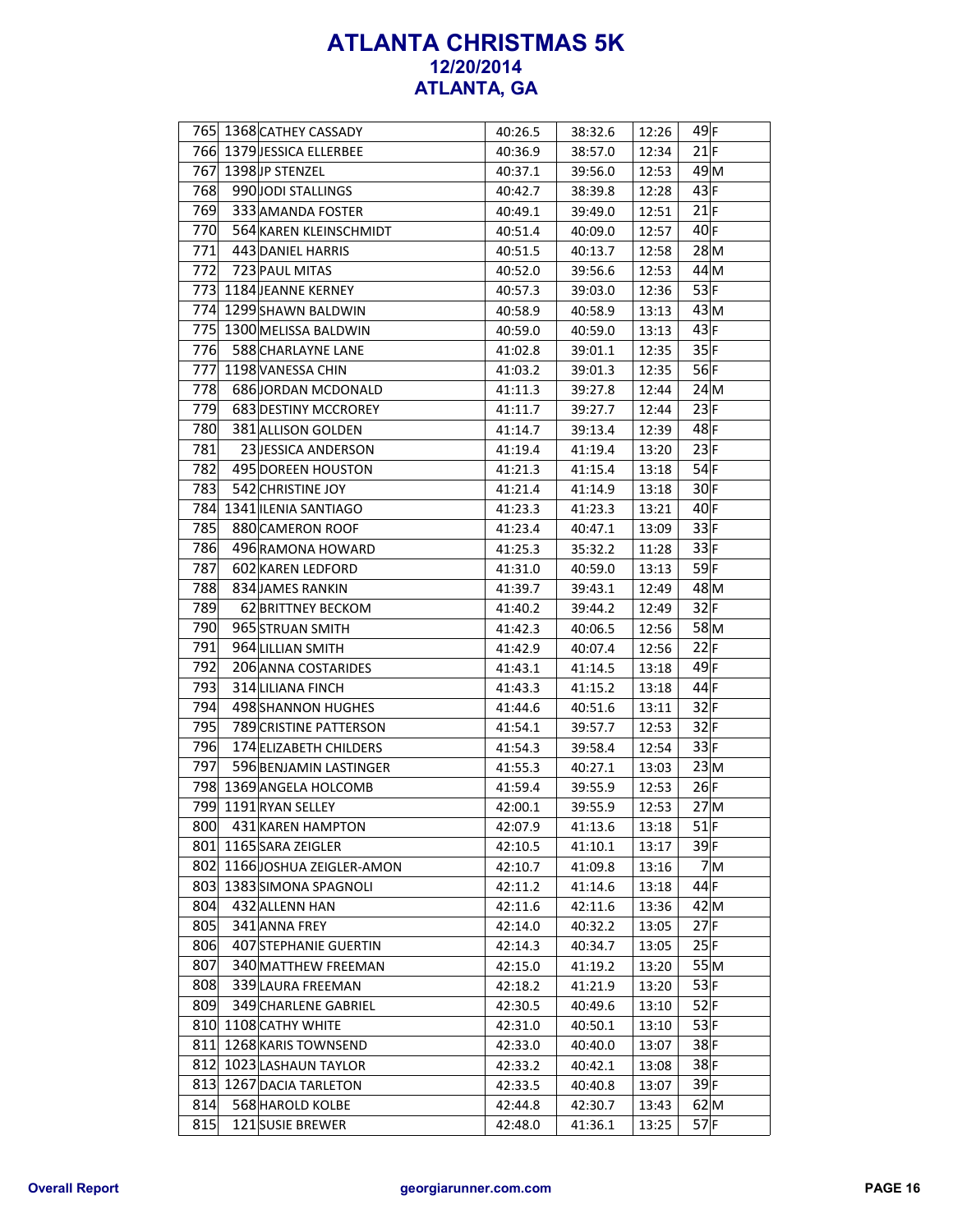| 816 | 538 LABRITNEY JONES         | 42:49.4 | 40:48.0 | 13:10 | $31$ F          |
|-----|-----------------------------|---------|---------|-------|-----------------|
|     | 817 1271 LEIGH ANN WEBSTER  | 42:56.1 | 41:29.3 | 13:23 | $29$ F          |
| 818 | 960 JASON SMITH             | 43:01.3 | 41:01.7 | 13:14 | 26 M            |
| 819 | 811 SHARON PIERCE           | 43:04.2 | 41:21.9 | 13:20 | $51$ F          |
| 820 | 941 CHARLA SILVIA           | 43:04.4 | 41:21.8 | 13:20 | $52$ F          |
| 821 | 962 JUSTIN SMITH            | 43:04.9 | 41:05.5 | 13:15 | 24M             |
| 822 | 957 EARL SMITH              | 43:14.4 | 41:14.4 | 13:18 | 53 M            |
| 823 | 354 BONNIE GARBER           | 43:23.0 | 41:50.7 | 13:30 | 44 F            |
| 824 | 636 RICHARD LOWTHER         | 43:25.4 | 42:37.5 | 13:45 | 58 M            |
| 825 | 198 DENNIS CONNELLY         | 43:42.7 | 42:58.3 | 13:52 | 59 <sub>M</sub> |
| 826 | 570 HELENA KOO PRIETO       | 43:53.1 | 42:23.3 | 13:40 | 48 F            |
| 827 | 848 DAPHNE REID             | 44:00.0 | 44:00.0 | 14:12 | 43 F            |
| 828 | 851 KELVIN REID             | 44:00.1 | 44:00.1 | 14:12 | $41$ M          |
| 829 | 728 CARRIE MOCYK            | 44:15.7 | 43:56.2 | 14:10 | $29$ F          |
| 830 | 893 SHANNON RUTLEDGE        | 44:16.2 | 43:56.9 | 14:10 | $39$ F          |
| 831 | 647 TARA LYNN               | 44:17.2 | 42:16.1 | 13:38 | $42$ F          |
| 832 | 209 MEGHAN COWIN            | 44:18.5 | 43:33.3 | 14:03 | $30$ F          |
| 833 | 208 ERIN COWIN              | 44:18.9 | 43:33.4 | 14:03 | 32 F            |
|     | 834 1040 MEREDITH THOMPSON  | 44:19.3 | 43:18.4 | 13:58 | 22 F            |
| 835 | 39 FRANCES BABCOCK          | 44:19.6 | 43:46.9 | 14:07 | $56$ F          |
| 836 | <b>5 BRYAN ACKERMAN</b>     | 44:26.8 | 44:12.9 | 14:15 | 7M              |
| 837 | 4 PAULA ACKEMAN             | 44:28.2 | 44:14.4 | 14:16 | $40$ F          |
| 838 | 793 WENDY PEACOCK           | 44:30.8 | 43:40.9 | 14:05 | $50$ F          |
| 839 | 792 SHAUGHNESSY PEACOCK     | 44:31.1 | 43:41.5 | 14:05 | $17$ F          |
| 840 | 403 KATHI GRUPP             | 44:53.2 | 43:51.3 | 14:09 | 57 F            |
|     | 841 1304 JACKIE COTTRELL    | 44:53.2 | 43:50.9 | 14:08 | 54 F            |
| 842 | 991 ALISON STARGEL          | 44:55.9 | 43:39.9 | 14:05 | $28$ F          |
|     | 843 1330 SAM STOVALL        | 44:56.9 | 43:41.6 | 14:05 | $27$ F          |
| 844 | 408 ELIZABETH GUIDER        | 45:18.5 | 43:16.4 | 13:57 | 56 F            |
| 845 | 648 WILLIAM LYNN            |         |         |       | 56 M            |
| 846 | 430 BRIAN HAMPTON           | 45:18.8 | 43:16.9 | 13:57 | $52$ M          |
| 847 | 839 TYLER REECE             | 45:24.1 | 44:31.5 | 14:22 | 25M             |
| 848 | 838 ALEXANDREA REECE        | 45:28.4 | 45:28.4 | 14:40 | $17$ F          |
|     |                             | 45:28.5 | 45:28.5 | 14:40 |                 |
|     | 849 1311 NEDA MCDONALD      | 45:29.9 | 43:46.0 | 14:07 | $52$ F          |
|     | 850 1310 MORGAN MCDONALD    | 45:30.0 | 43:48.3 | 14:08 | $21$ F          |
| 851 | 971 RYAN SNELGROVE          | 45:36.1 | 44:30.1 | 14:21 | $21$ M          |
| 852 | 405 DIVIDA GUDE             | 45:40.3 | 43:29.8 | 14:02 | $65$ F          |
| 853 | 497 MOLLIE HUGHES           | 45:43.8 | 44:50.8 | 14:28 | $29$ F          |
| 854 | 677 DON MCCLELLAN           | 45:47.2 | 45:47.2 | 14:46 | 83 M            |
| 855 | 246 HEATHER DEPETRO         | 45:47.3 | 45:30.3 | 14:41 | $34$ F          |
|     | 856 1065 DIANE URIELL       | 45:47.5 | 44:10.5 | 14:15 | 48F             |
| 857 | 900 CLARITA SAMSON YVON     | 45:54.1 | 45:44.2 | 14:45 | 46 F            |
| 858 | 328 MICHELLE FLOOD          | 45:54.4 | 45:44.5 | 14:45 | 44 F            |
|     | 859 1056 VERDERY TRIMMER    | 45:56.5 | 44:58.9 | 14:30 | $58$ F          |
| 860 | 159 LOVICK CANNON           | 45:56.8 | 44:59.0 | 14:31 | 58 M            |
|     | 861 1058 STEPHEN TRULOVE JR | 46:14.8 | 44:12.1 | 14:15 | 29 M            |
|     | 862 1206 TARA GRIER         | 46:17.1 | 44:42.5 | 14:25 | 53 F            |
| 863 | 245 ARNIE DEPETRO           | 46:19.7 | 46:04.3 | 14:52 | $63 \vert M$    |
|     | 864 1375 DONNA SHAW         | 46:23.3 | 45:27.9 | 14:40 | $47$ F          |
|     | 865 1017 ASHLEY SWEENEY     | 46:26.7 | 44:20.8 | 14:18 | 26 F            |
| 866 | 832 TAYLOR RADICK           | 46:27.1 | 44:21.1 | 14:18 | 24 F            |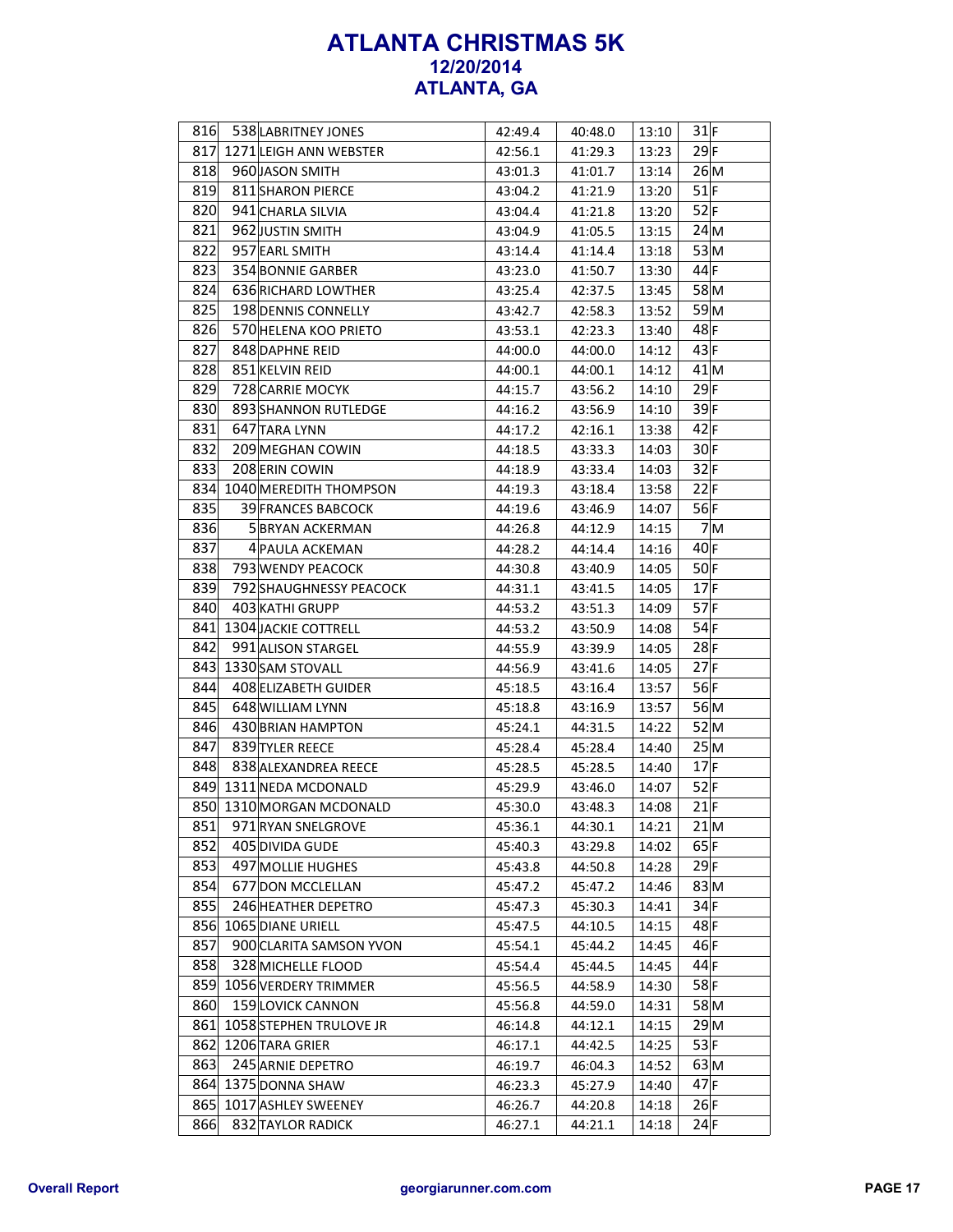|     | 867 1222 WENDY REED         | 46:30.5 | 45:45.3 | 14:45 | 53 F   |
|-----|-----------------------------|---------|---------|-------|--------|
| 868 | 294 KRISTIE ELLIOTT         | 46:30.6 | 45:06.9 | 14:33 | $30$ F |
| 869 | 634 CHRISSIE LOWTHER        | 46:38.2 | 45:51.7 | 14:47 | $54$ F |
| 870 | 928 AJENE SHARPE            | 46:38.8 | 42:48.4 | 13:48 | 32 F   |
| 871 | 218 REBECCA CURTIS          | 46:45.9 | 45:56.1 | 14:49 | 35 F   |
| 872 | 180 LESLEY CITIZEN          | 46:46.3 | 45:56.7 | 14:49 | $27$ F |
| 873 | 200 DEBRA CONROY            | 46:50.0 | 45:30.2 | 14:41 | $58$ F |
|     | 874 1170 BENJAMIN ABRAMS    | 47:00.7 | 45:06.2 | 14:33 | 23 M   |
| 875 | 378 WES GLAZE               | 47:14.6 | 46:12.5 | 14:54 | $61$ M |
|     | 876 1104 JEANNETTE WETTY    | 47:15.8 | 45:58.5 | 14:50 | 59F    |
| 877 | 1103 ERIN WETTY             | 47:15.8 | 45:59.3 | 14:50 | 32 F   |
| 878 | 377 LISA GLAZE              | 47:16.3 | 46:15.9 | 14:55 | 60 F   |
| 879 | 466 HEATHER HENRY           | 47:29.1 | 47:11.5 | 15:13 | 36 F   |
| 880 | 173 DEB CHICHESTER          | 47:33.1 | 46:04.9 | 14:52 | $52$ F |
| 881 | 1336 CAESAR NAVARRO         | 47:49.7 | 46:22.0 | 14:57 | $41$ M |
| 882 | 319 SELENA FINKEY           | 47:50.5 | 46:22.8 | 14:57 | $37$ F |
| 883 | 912 CHRISTOPHER SCHWARTZ    | 47:57.8 | 46:48.0 | 15:06 | 28 M   |
| 884 | 485 MEGAN HODGSON           | 48:22.8 | 46:56.8 | 15:08 | $39$ F |
|     | 885 1370 GRACE HODGSON      | 48:23.0 | 46:56.8 | 15:08 | 15 F   |
|     | 886 1290 TAYLOR LACAVA      | 48:38.0 | 46:29.1 | 14:59 | 24 F   |
|     | 887 1162 MICHAEL ZARLENGO   | 48:41.0 | 46:34.8 | 15:01 | 35 M   |
| 888 | 196 TIFFANY COLEY           | 48:41.7 | 46:35.9 | 15:02 | $31$ F |
|     | 889 1280 PATRICIA BROWNE    | 48:43.8 | 47:16.9 | 15:15 | $56$ F |
| 890 | 1322 CALLIE HARRIS          | 49:03.2 | 47:42.9 | 15:23 | 33 F   |
| 891 | 447 MATT HARRIS             | 49:05.3 | 47:45.6 | 15:24 | 35 M   |
| 892 | 52 RHONDA BARNES            | 49:11.1 | 48:05.4 | 15:31 | 46 F   |
| 893 | 433 LEESA HANRAHAN          | 49:13.3 | 46:55.6 | 15:08 | 45 F   |
| 894 | 434 WILLIAMN HANRAHAN       | 49:14.2 | 46:55.2 | 15:08 | 45M    |
| 895 | 338 CATHERINE FREEMAN       | 49:21.8 | 48:24.5 | 15:37 | 20 F   |
| 896 | 337 CAROLINE FREEMAN        | 49:22.2 | 48:25.6 | 15:37 | 22 F   |
| 897 | 578 SARA BETH KOVEN         | 49:24.0 | 48:44.0 | 15:43 | 30 F   |
| 898 | 663 CATHLEEN MARSTON        | 49:24.2 | 48:45.1 | 15:44 | 33 F   |
|     | 899 1220 CHARLA PERRY       | 49:28.2 | 49:28.2 | 15:57 | 23 F   |
|     | 900 1318 CLARISSE BOONE     | 49:28.5 | 47:27.2 | 15:18 | 56 F   |
| 901 | 409 KENNETH GUIDER          | 49:34.1 | 47:30.4 | 15:19 | 66M    |
| 902 | 410B. GABRIELLE GUIDER CAMP | 49:34.6 | 47:31.0 | 15:20 | $24$ F |
| 903 | 628 CARSON LOTT             | 50:30.9 | 48:50.1 | 15:45 | $10$ F |
|     | 904 1132 JESS WINDHAM       | 50:32.5 | 50:32.5 | 16:18 | $30$ F |
| 905 | 629LORI LOTT                | 50:37.5 | 48:56.7 | 15:47 | 46F    |
| 906 | 782 CHANDRA PARITALA        | 50:47.1 | 49:11.1 | 15:52 | 40 M   |
| 907 | 608 TERESA LEE              | 50:50.5 | 50:50.5 | 16:24 | $56$ F |
| 908 | 675 RENATA MCBRIDE          | 50:51.0 | 50:51.0 | 16:24 | 55 F   |
| 909 | 721 MEG MIRSHAK             | 52:28.1 | 51:07.1 | 16:29 | $27$ F |
| 910 | 720 ELLEN MIRSHAK           | 52:28.2 | 51:06.4 | 16:29 | $29$ F |
| 911 | 146 ANNA BURNS              | 52:28.5 | 51:08.0 | 16:30 | 33 F   |
| 912 | 738 AMY MORRIS              | 52:31.3 | 50:42.7 | 16:21 | 35 F   |
| 913 | 1241 NADALEN HODGES         | 52:31.5 | 50:38.1 | 16:20 | 43 F   |
| 914 | 747 MEGAN MULLINS           | 52:33.5 | 50:48.4 | 16:23 | 20 F   |
| 915 | 449 TONYA HASWELL           | 52:47.5 | 50:50.5 | 16:24 | $48$ F |
| 916 | 1256 FAY SALVARAS           | 53:19.1 | 51:31.9 | 16:37 | 43 F   |
| 917 | 37 DANIELLA ASSI-KACOU      | 53:36.8 | 51:44.5 | 16:41 | $41$ F |